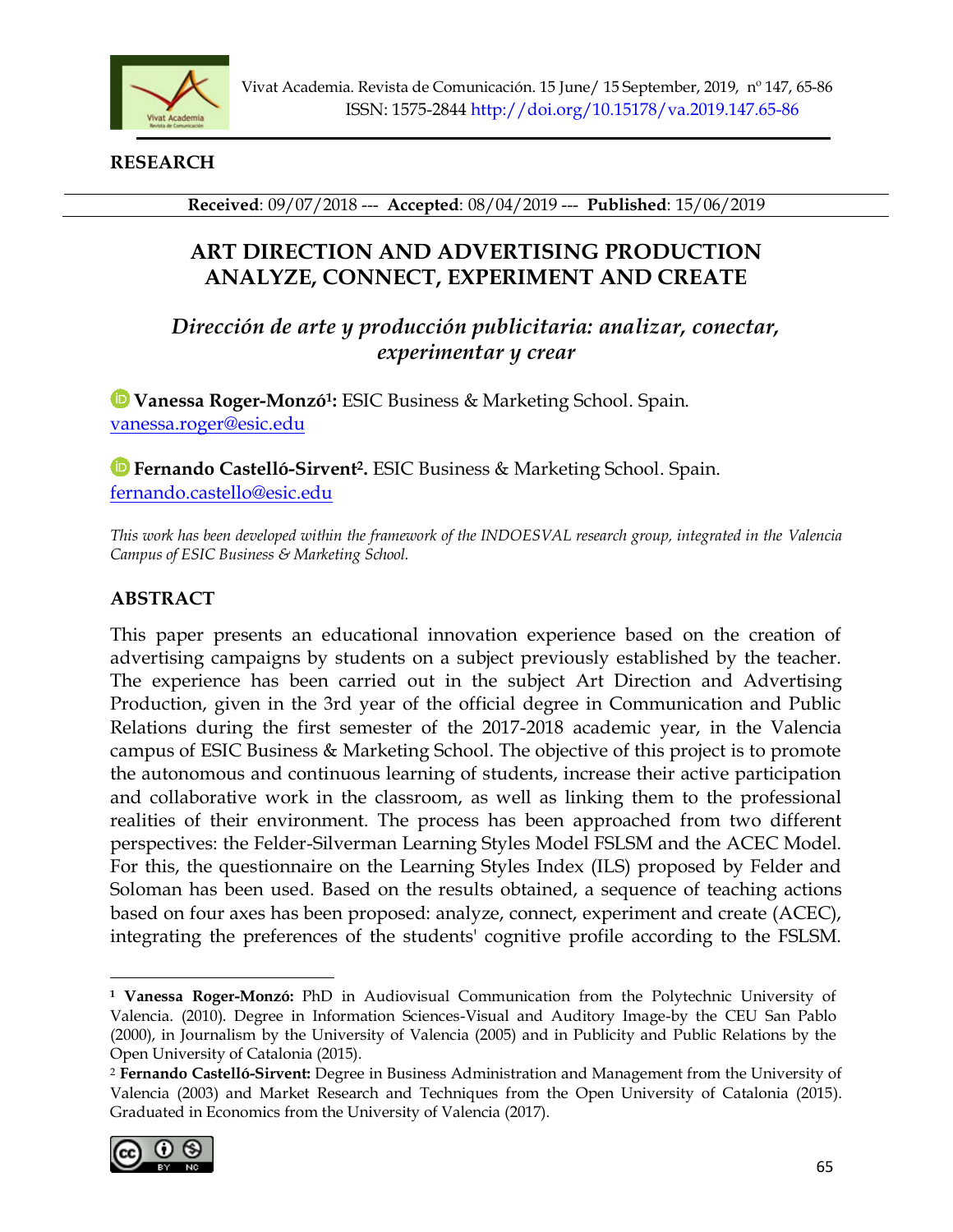The quantitative analysis of the experience reveals a high acceptance among the students.

**KEY WORDS:** learning experience - educational innovation - autonomous learning cognitive profile - art direction - advertising production - EHEA.

## **RESUMEN**

En este trabajo se presenta una experiencia de innovación educativa basada en la creación de campañas de publicidad por parte de los alumnos sobre una temática previamente establecida por el docente. La experiencia se ha llevado a cabo en la asignatura 'Dirección de Arte y Producción Publicitaria', impartida en el 3º curso del grado oficial en Comunicación y Relaciones Públicas durante el primer semestre del curso 2017-2018, en el campus de Valencia de ESIC Business & Marketing School. El objetivo de este proyecto es fomentar el aprendizaje autónomo y continuo de los estudiantes, incrementar su participación activa y el trabajo colaborativo en el aula, así como vincularlos a las realidades profesionales de su entorno. El proceso se ha articulado a partir de una doble vertiente: el Modelo de Estilos de Aprendizaje de Felder-Silverman - FSLSM y el Modelo ACEC. Para ello, se ha empleado el cuestionario sobre el índice de Estilos de Aprendizaje (ILS) propuesto por Felder y Soloman. A partir de los resultados obtenidos se ha planteado una secuencia de acciones docentes basadas en cuatro ejes: analizar, conectar, experimentar y crear (ACEC), integrando las preferencias del perfil cognitivo de los estudiantes según el FSLSM. El análisis cuantitativo de la experiencia revela una alta aceptación entre los alumnos.

**PALABRAS CLAVE:** experiencia de aprendizaje - innovación educativa - aprendizaje autónomo - perfil cognitivo - dirección de arte - producción publicitaria - EEES.

# **DIREÇÃO DE ARTE E PRODUÇÃO PUBLICITÁRIA: ANALISAR CONECTAR, EXPERIMENTAR E CRIAR**

#### **RESUME**

Neste trabalho se apresenta uma experiência de inovação educativa baseada na criação de campanhas de publicidade por parte dos alunos sobre uma temática previamente estabelecida pelo docente. A experiência aconteceu na matéria Direção de Arte e Produção Publicitária , em partida no 3 curso do grau oficial em Comunicação e Relações Públicas durante o primeiro semestre do curso 2107/2018, no campus de Valência de ESIC Business & Marketing School. O objetivo desse projeto é fomentar a aprendizagem autônoma e continua dos estudantes, incrementar sua participação ativa e o trabalho colaborativo na aula, assim como vincular -los às realidades profissionais do seu entorno. O processo foi articulado a partir de uma dupla vertente : O Modelo de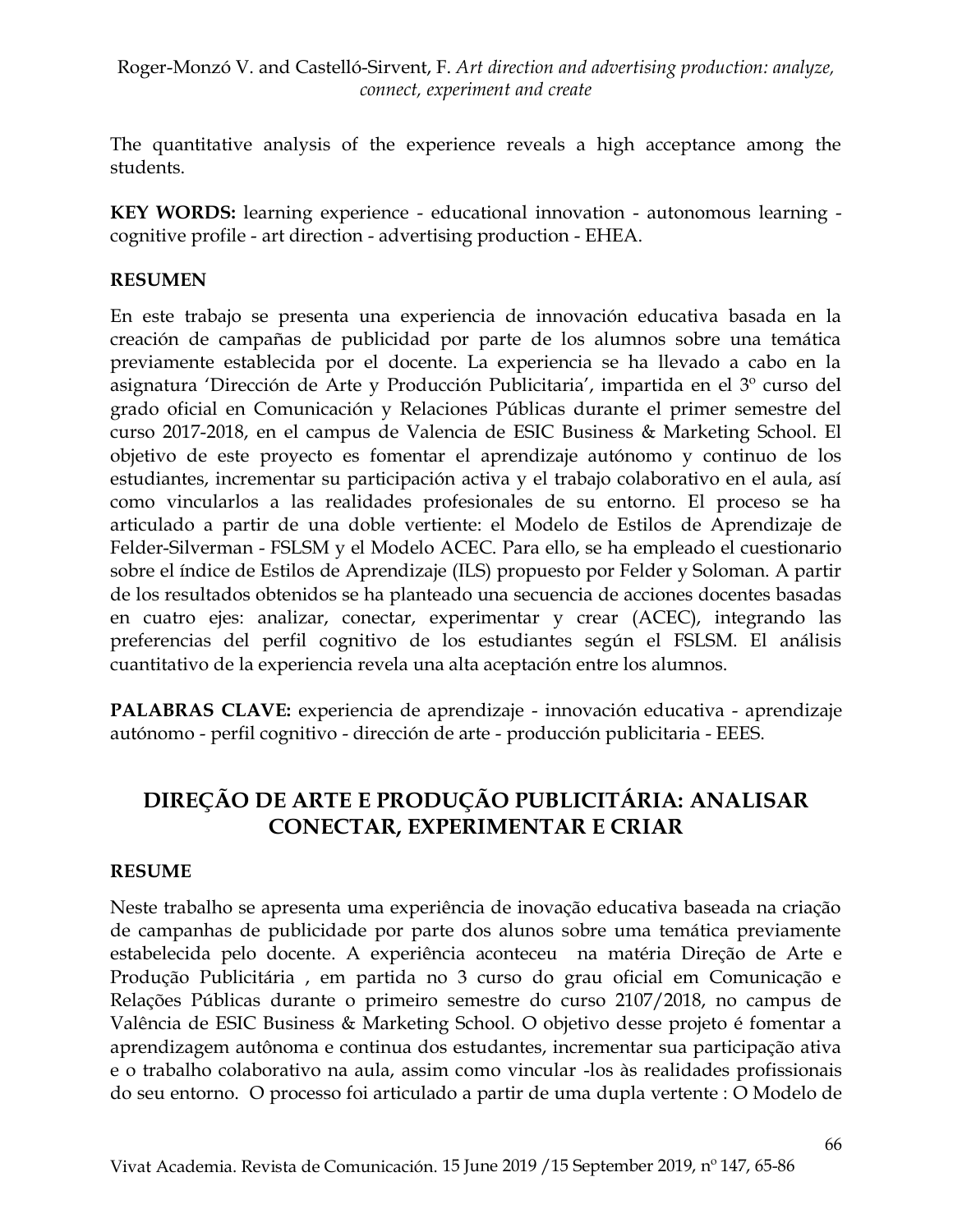Estilos de Aprendizagem de Felder -Silverman- FSLSM e o Modelo ACEC. Para isso, se amplou o questionário sobre o Índice de Estilos de Aprendizagem (ILS) proposto por Felder e Soloman. A partir dos resultados obtidos propuseram uma sequência de ações docentes baseadas em 4 eixos: analisar , conectar, experimentar e criar(ACEC), integrando as preferências do perfil cognitivo dos estudantes segundo o FSLSM. A análises quantitativa da experiência revela uma.alta aceitação entre os alunos.

**PALAVRAS CHAVE:** experiência de aprendizagem - inovação educativa, aprendizagem autônoma - perfil cognitive - direção de arte - produção publicitária - EEES.

#### **How to cite the article:**

Roger-Monzó, V., and Castelló-Sirvent, F. (2019). Art direction and advertising production: analyze, connect, experiment and create. [Dirección de arte y producción publicitaria: analizar, conectar, experimentar y crear]. Vivat Academia. Revista de Comunicación, 147, 65-86. http://doi.org/10.15178/va.2019.147.65-86. Recovered from <http://www.vivatacademia.net/index.php/vivat/article/view/1126>

# **1. INTRODUCTION**

University education should devise innovative experiences that encourage the acquisition of new skills, abilities and aptitudes through self-learning. This way, in addition to transmitting knowledge, the professor stimulates learning and provides advice (Jiménez-Marín *et al.*, 2012, p. 552). Thus, the teaching actions of higher education institutions must be aligned with the development of the skills that students will use in their future professional life.

In this sense, the European Higher Education Area (EHEA) addresses the need to establish educational strategies aimed at students developing continuous and autonomous learning. In fact, the Framework Document on the Integration of the Spanish University System in the EHEA of the Ministry of Education, Culture and Sports (2003, p. 7) points out that the university environment should include professional guidance in the training it provides: "they must provide a university education in which basic generic competences, transversal competences related to the integral education of people and the more specific competences that are integrated harmoniously make it possible a professional orientation that allows graduates to integrate in the labor market".

In addition, learning should "propose broad and structured forms that allow personal expansion and that also imply, each one in particular, the task of having fun learning and doing it in an interesting and productive way for its development" (Botella and Adell, 2018, p. 122). In this sense, educational institutions should focus the concept of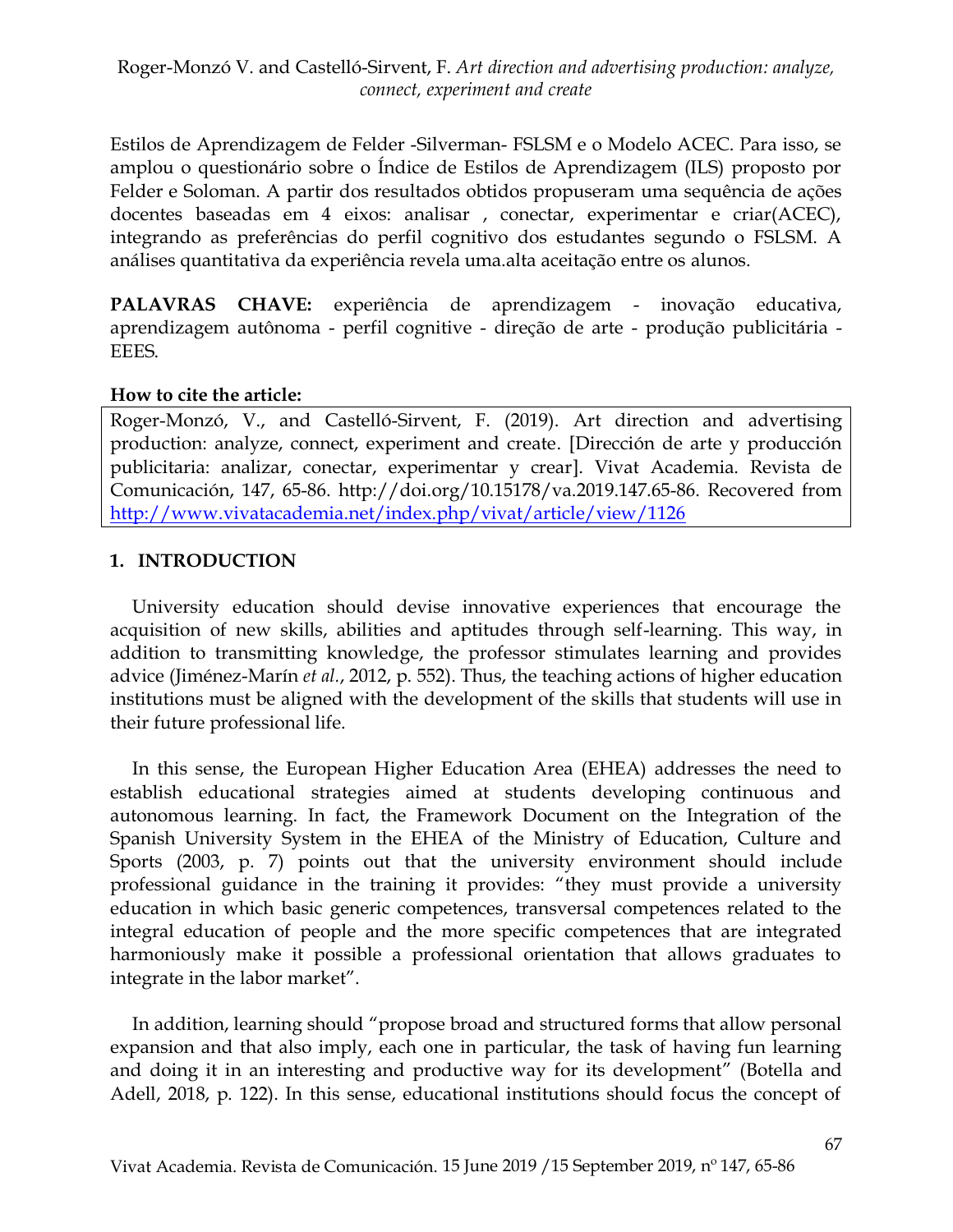knowledge on the development of experiences that facilitate the performance of cognitive processes linked to vital projects (Castillo and Marín, 2009). Not surprisingly, several studies show that the learning process depends on personal aspects, given that each individual has a style and characteristics of their own, which can change over time and differ according to the context of educational tasks (Honey and Munford, 1986).

Thus, Learning Styles have been defined as "the cognitive, affective and physiological features that serve as relatively stable indicators of how students perceive, interrelate and respond to their learning environments" (Alonso *et al.,* 1994).

On the other hand, there is a consensus in the teaching field about the need to favor the active and real participation of students (Martínez de Miguel, 2007). Likewise, cooperative work is being given great importance as a teaching methodology, which means that university education is in the process of transformation (Vallet *et al.*, 2017). The introduction of virtual learning environments such as Moodle favors cooperative work among students (Gómez-Camarero *et al.,* 2010). Therefore, and taking into account the evolution in the training needs demanded by society, it is essential to promote innovative experiences in the teaching-learning processes in order to train students in the skills that they will perform during their professional life, since the labor market is very changing and competitive (Roger-Monzó *et al*., 2015).

#### **2. OBJECTIVES**

This study presents an educational innovation experience based on the creation of advertising campaigns by students on a subject previously established by the professor. The experience has been carried out in the subject *'Art Direction and Advertising Production'* given in the 3rd year of the official degree in Communication and Public Relations during the first semester of the 2017-2018 academic year, in the Valencia campus of ESIC Business & Marketing School.

The objectives of this project are: 1) to promote autonomous and continuous learning of the students; 2) increase their active participation and collaborative work in the classroom; 3) involve them in the professional realities of their environment.

The process has been structured on two fronts: first, the Felder-Silverman Learning Styles Model - FSLSM (1988, 2002) as a fundamental reference; Based on this model, a series of teaching actions based on the ACEC Model (Castelló-Sirvent and Roger-Monzó, 2017; 2018a; 2018b; Roger-Monzó and Castelló-Sirvent, 2018) has been worked out, articulated around the axes analyze, connect, experiment and create, integrating the preferences of the cognitive profile of students according to the FSLSM. To diagnose these preferences, the questionnaire on the Learning Styles Index (ILS) proposed by Felder and Soloman (1991) has been used.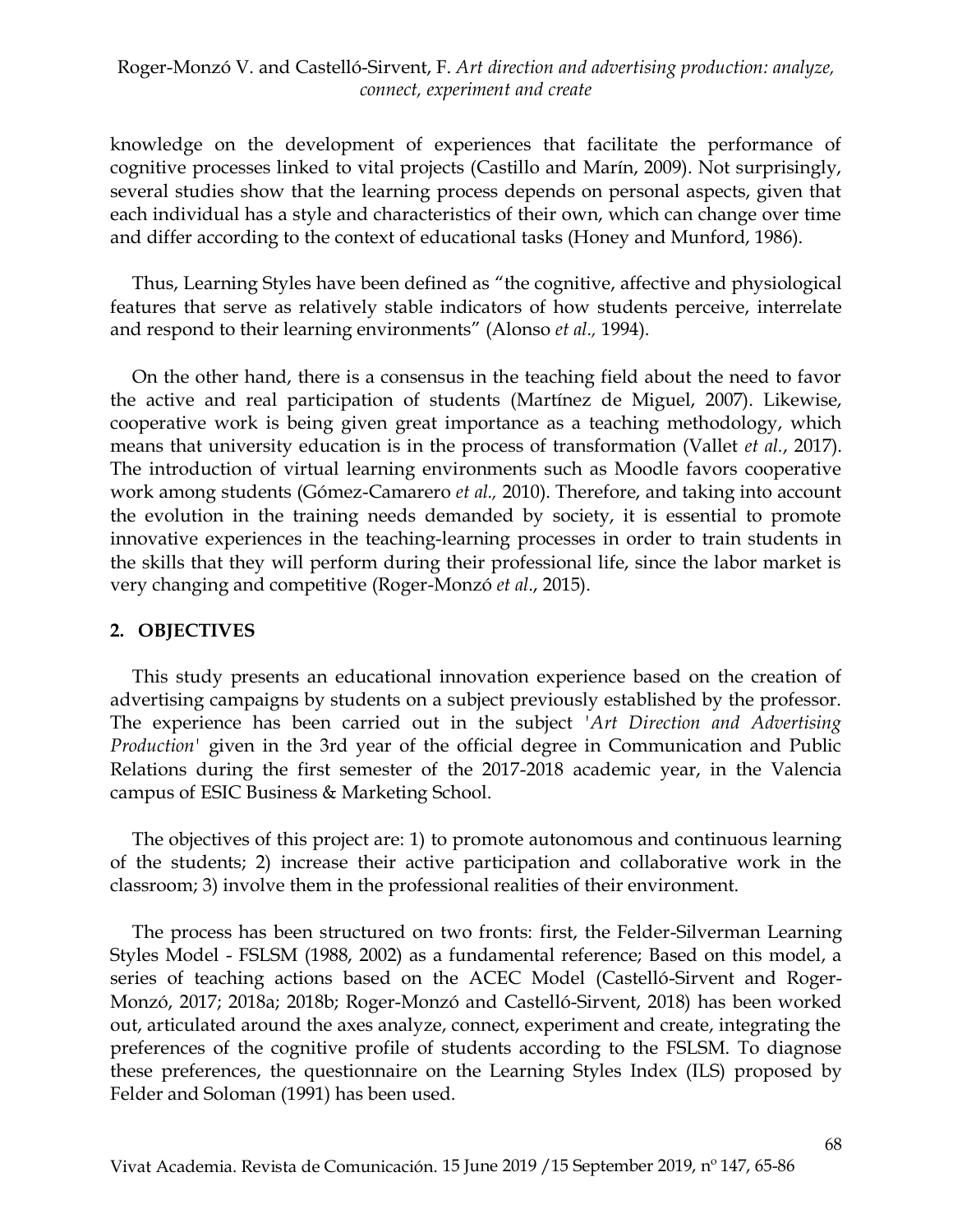The FSLSM Learning Styles Model has become a benchmark replicated by various researchers. This way, numerous works have been carried out in which the FSLSM has been applied to innovative experiences related to e-learning (Joseph and Abraham, 2017, Qodad *et al.*, 2016, Muruganandam and Srinivasan, 2016, Truong, 2016, Fu and Li, 2014) and the context of language teaching (Jingyun and Takahiko, 2015).

Also, the ACEC Model has been applied in the process of creating arguments and in the development of lateral thinking (Castelló-Sirvent and Roger-Monzó, 2017), in the design of public policies (Castelló-Sirvent and Roger-Monzó, 2018a), for the improvement of the employability of professional graduates in the presence of the digital transformation process and industry 4.0 (Roger-Monzó and Castelló-Sirvent, 2018), and for the purposes of designing actions in the classroom by the students (Castelló-Sirvent and Roger-Monzó, 2018b). The ACEC Model attaches special importance to collaborative learning and its sequential approach aims to favor the future professional integration of students in the labor market.

The communication and advertising sector is undergoing a profound transformation that has given rise to new communicative trends that affect messages and users, especially with the systematic use of social networks. This way, the proposed teaching actions seek to enhance reflection in students to solve complex problems that may be found in the labor market.

The project was based on the creation of advertising campaigns by the students, based on the teaching indications they received, and it included the production of a *spot*, two radio spots, three graphic proposals for publication in the written press, and development of an advertising strategy in social networks.

The fundamental premise of the work was to promote the development of skills that could be linked to the professional reality of the communication sector, so the experience was oriented to having students internalize the advertising production process, from an eminently practical way.

#### **3. METHODOLOGY**

As already explained, the teaching experience we developed has been based on the Felder-Silverman - FSLSM Learning Styles Model. This model is organized in 4 dimensions and 2 opposing styles for each dimension: perception (sensitiveintuitive), input (visual-verbal), processing (active-reflective) and comprehension (sequential-global), a fact that makes it possible to classify students according to their ability to process, perceive, receive, organize and understand information (Peña *et al*., 2002).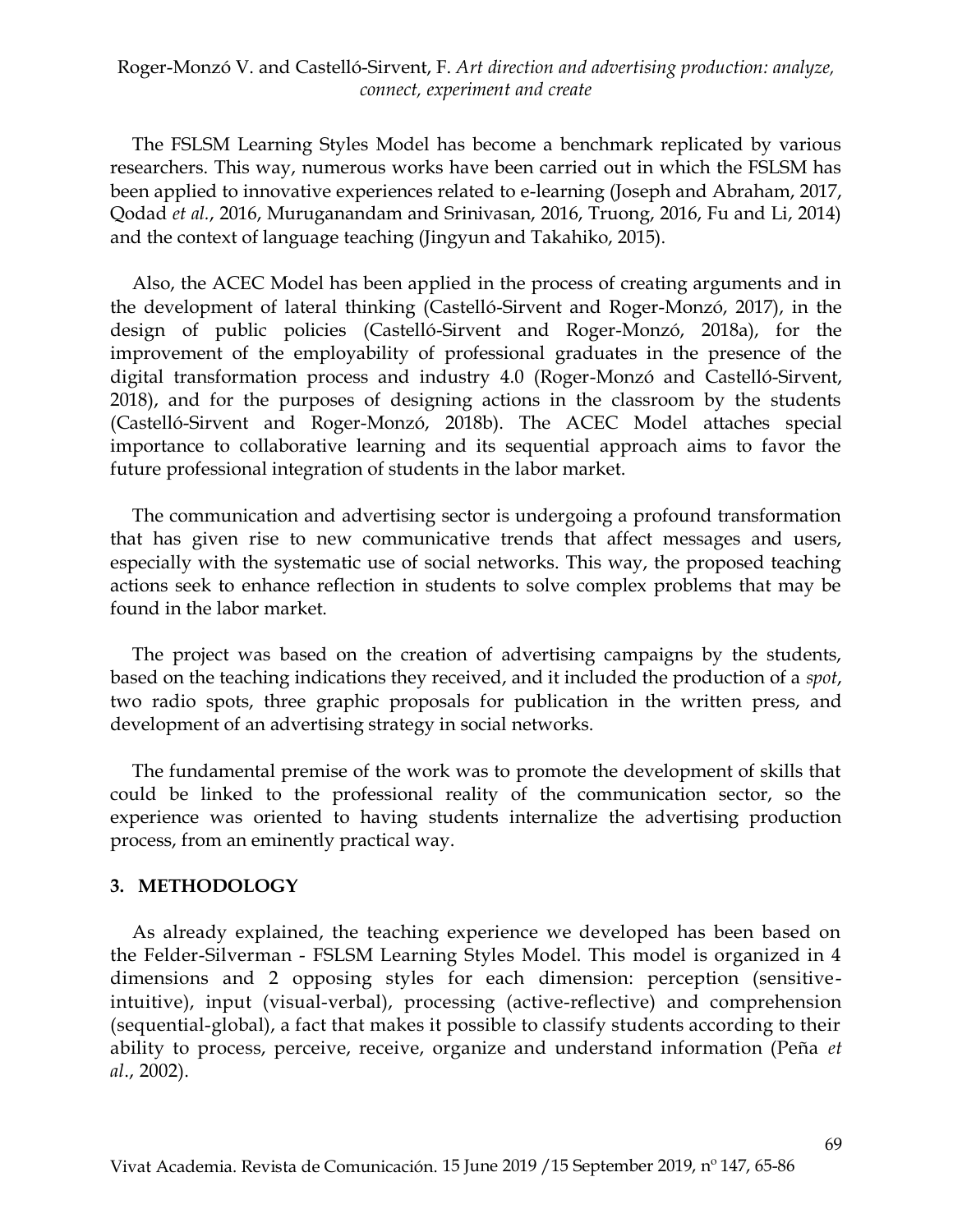The diagnosis of FSLSM preferences was made by using the questionnaire on the Learning Styles Index (ILS) proposed by Felder and Soloman (1991). With this instrument, it is possible to evaluate the learning preferences of the students in the four dimensions mentioned above. In other words, the test provides information on the strengths or difficulties that respondents may encounter in the academic context. Of the 21 surveyed students, 18 valid tests were obtained.

The learning styles identified in the classroom are presented in their polarization and/or preference for the left (extremely polarized or with moderate preference for learning styles of active, sensory, visual or sequential type), as well as indifferent and polarized or with preference for the right (with moderate preference or extremely polarized by reflexive, intuitive, verbal or global learning styles).

|            | 11 | 9 | 7 | 5 | 3 | 1 | 1 | 3 | 5 | 7 | q | 11 |           |
|------------|----|---|---|---|---|---|---|---|---|---|---|----|-----------|
| Active     |    |   |   |   |   |   |   |   |   |   |   |    | Reflexive |
| Sensory    |    |   |   |   |   |   |   |   |   |   |   |    | Intuitive |
| Visual     |    |   |   |   |   |   |   |   |   |   |   |    | Verbal    |
| Sequential |    |   |   |   |   |   |   |   |   |   |   |    | Global    |

*Table 1.* Profile sheet.

**Source:** Felder y Soloman (1991).

Thus, scores ranging from 1-3 to 3-1 show an appropriate balance for any of the dimensions, while moderate preferences are in the range of 5-7. Cases registered with very strong preferences at one end are located at 9-11.

The learning styles were defined by Felder and Silverman (1988, 2002) and, in a concise way, are specified as follows:

The **active** student prefers teamwork and understands the concepts better by applying them, while the **reflective** student prefers to work alone and think about the concepts, especially in the first instance.

The **sensory** student is committed to guided learning, solving problems through clearly established and delimited methods. On the other hand, **intuitive** students like innovative methods that allow them to discover possibilities and relationships between concepts.

The **visual** student remembers and understands better what he sees, whether images, audiovisual contents or schemes, while the **verbal** student prefers written and spoken explanations. According to Felder and Silverman (1988, 2002), most people are visual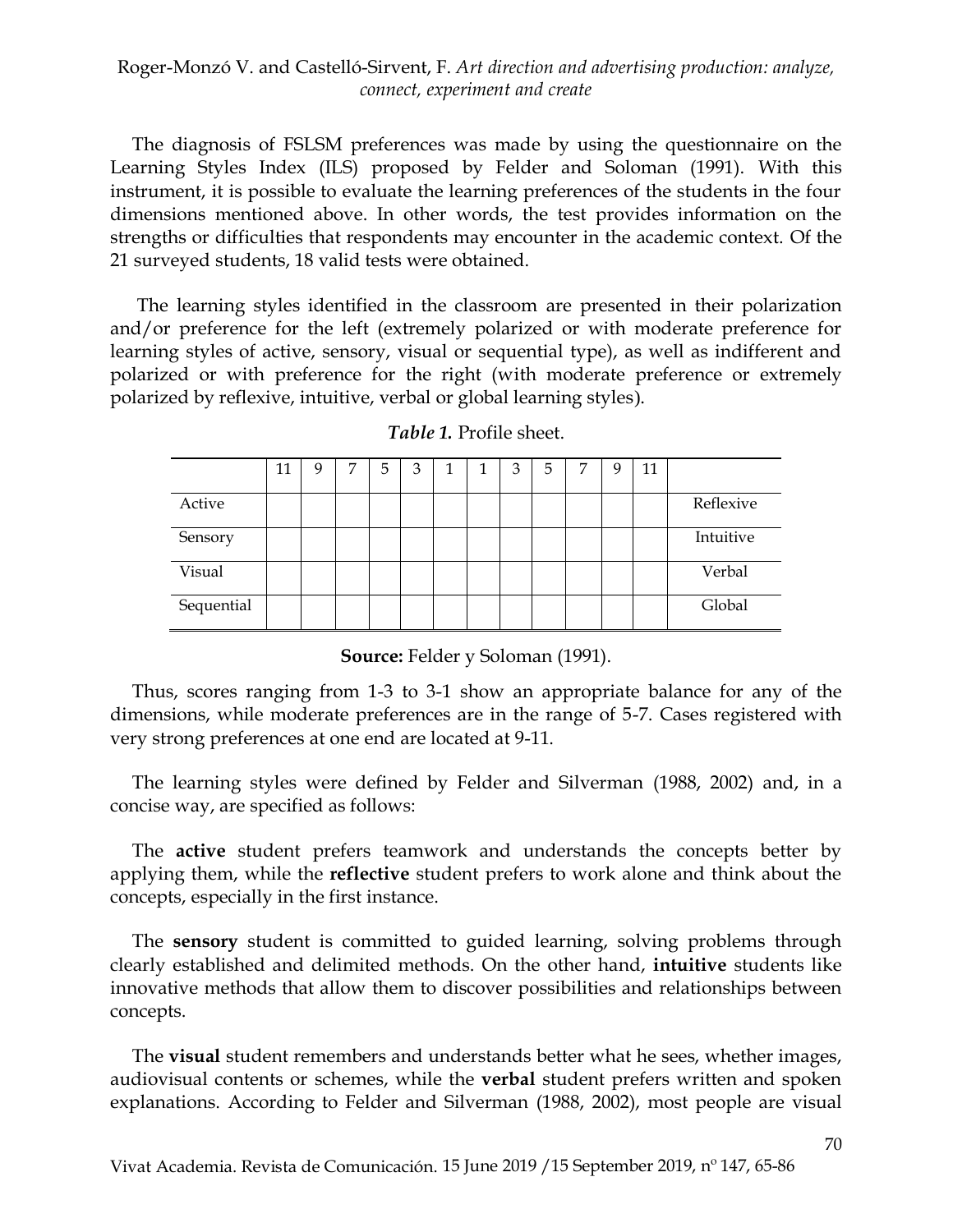learners, although in the classes of the higher educational institutions very little visual information is presented, since mainly the students listen to master classes and read written material.

The **sequential** student learns through linear steps, that is, in logically arranged stages or phases. The **global** student learns in great leaps and establishes relationships among different subjects.

As commented, the students that show intermediate preferences represent neutral orientations with respect to the extremes expressed by each dichotomous pair. On the contrary, students located in polarized preferences encounter difficulties of attention and follow-up of those teaching actions that are predominantly based on the opposite extreme.

At this point, respecting the premises of the Framework Document of the EHEA that promotes training aimed at the future integration of students in the professional field and taking into consideration the FSLSM, it was decided to apply the ACEC Model, which overlaps with the demands of the current educational context and is structured in four axes: analyze, connect, experiment and create.

If there are no teaching activities oriented to the extreme predominant in their preferences, these students may have learning difficulties (Ramírez and Rosas, 2014).

In the articulation of the ACEC Model, the specific attention of the students was possible, who previously showed a polarization or extreme preference in some of the Learning Styles proposed by Felder and Silverman (1988, 2002).



*Graph 1.* ACEC Stages **Source:** own elaboration.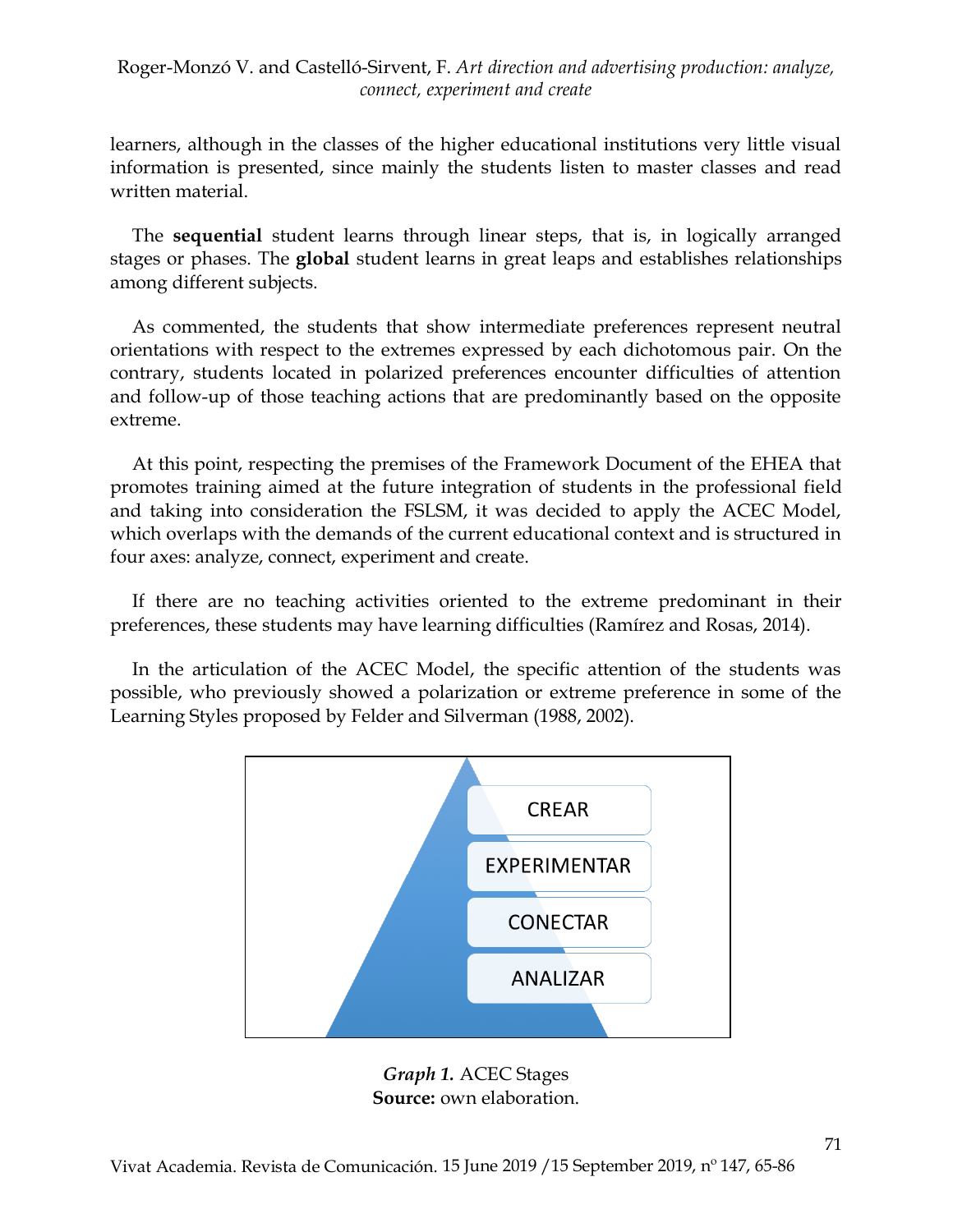Next, the different ACEC axes are described.

## **Stage 1: ANALYZE**

The purpose of the articulation of teaching actions of this stage is the development of analytical and prospective transversal competences in students. The evolution of theoretical knowledge takes shape around this type of *soft skills* related to critical thinking and problem solving (WEF and BCG, 2016). Thus, the initiatives become proactive around the formulation of a future reference framework specific to the area of knowledge of future graduates.

# **Stage 2: CONNECT**

Students tackle complex challenges inherent in a changing context as they connect with the professional practice that is carried out at present in the area of specialization of the field of study in which the curriculum is integrated. Thus, they become aware of initiatives that are placed in the professional vanguard of technological or organizational innovation while this stage integrates four of the 21st century competencies defined by the World Economic Forum in collaboration with Boston Consulting Group, around practical scientific knowledge, ICTs and related to social conscience (WEF and BCG, 2016).

The teaching actions designed and implemented in this stage make it possible for the student to internalize the competitive dynamics of the business sector in which the professional outputs of their discipline are carried out, ultimately promoting a reflexive observation on the part of the student that allows him to identify the present and anticipate the future of his sector.

#### **Stage 3: EXPERIMENT**

The innovative and entrepreneurial skills of the students are reinforced by means of teaching actions designed in this stage. Following a dynamics of interdependent adaptability to the environment, they encourage persistence competencies (WEF and BCG, 2016), in order that students can carry out a complete experimentation based on the tools and new methodologies that are at the professional forefront of their curricular field.

It is central that, at this stage, the student can interact with the previously assimilated theoretical framework, projecting in its understanding the competitive possibilities available.

Through this stage, the student reaches the understanding of the process of generating their own knowledge, placing them at the center of the learning process as a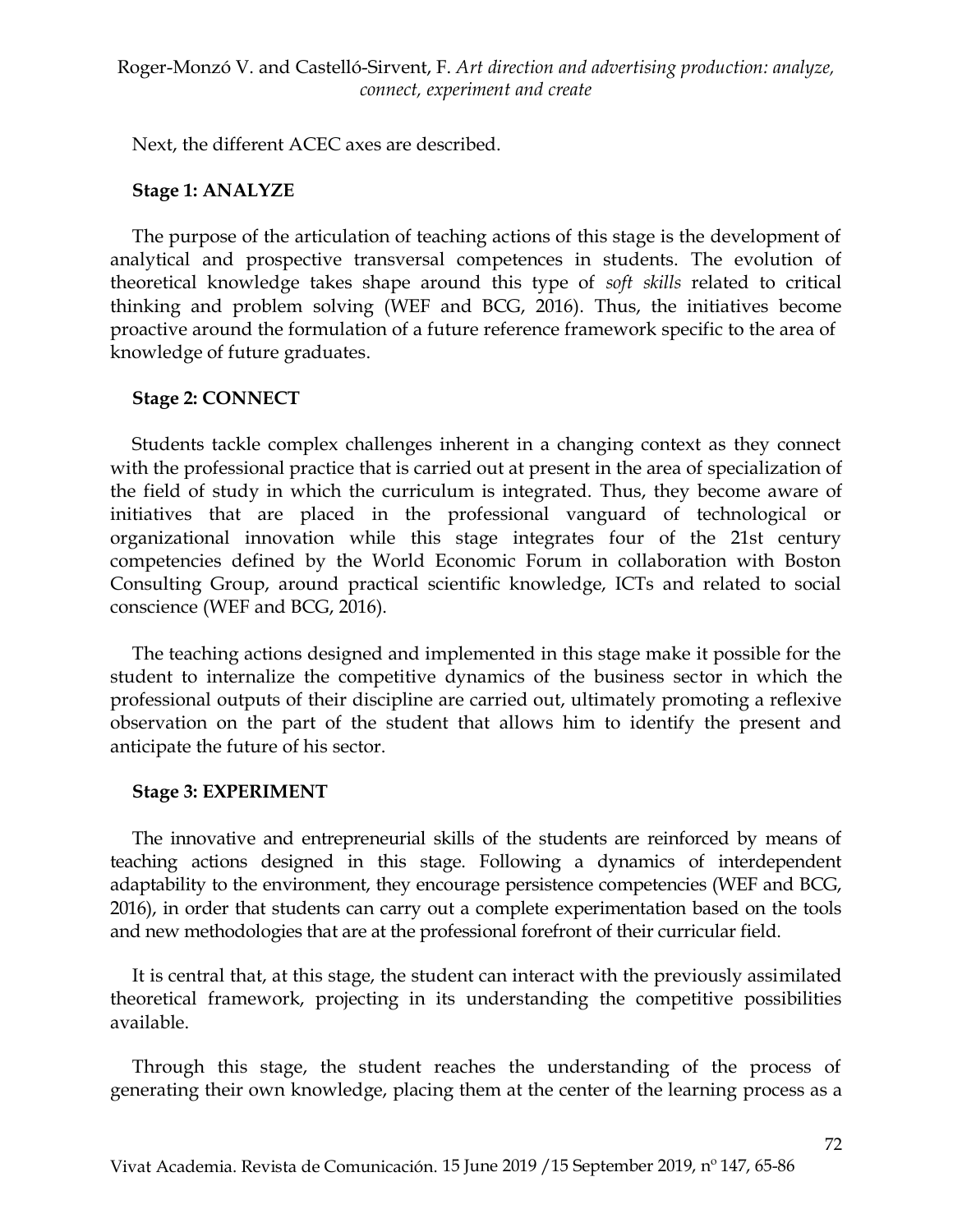proactive actor, not as a passive receiver (Piscitelli *et al*., 2010). It is necessary to achieve, through a deeper level of understanding, the mechanisms that give rise to this process of learning based on experience (Nonaka and Takeuchi, 1995).

#### **Stage 4: CREATE**

The imbrication of previously assimilated curricular content having an initially theoretical basis, as well as the iteration of the three preceding phases, gives rise at this stage to the configuration of teaching experiences that allow the consolidation of own competences of innovative and disruptive routines, integrating up to five competences proposed by the World Economic Forum and Boston Consulting Group, in the deployment of creativity that derives from the continued stimulus of the student's curiosity, fostering their own initiative and collaboration strategies and the development of lateral leadership (WEF and BCG, 2016). This is possible when they implement this phase as a powerful instrument for creating value proposals that are fully competitive in the market.

At this stage, it is not so much a question of configuring teaching experiences that lead to fostering creativity as a question of favoring the abilities of innovative and disruptive routines, making it possible for students to consolidate.

Therefore, cooperative work with ICT support (Domingo and Fuentes, 2010, p. 172, González, 2016), are central for students to intensify the experimentation of the philosophy "Do it yourself" (Piscitelli *et al.*, 2010).

# **4. RESULTS**

# **4.1. ILS Results**

With regard to the learning styles (ILS) detected when applying the questionnaire developed by Felder and Soloman, the students showed the following profile:

| Dimension / Profile        | N  | Very strong<br>preference<br>for the<br>extreme left | Moderate<br>preference<br>for the<br>extreme left | Appropriate<br>balance<br>between both<br>learning<br>styles | Moderate<br>preference<br>for the<br>extreme<br>right | Very strong<br>preference<br>for the<br>extreme<br>right |
|----------------------------|----|------------------------------------------------------|---------------------------------------------------|--------------------------------------------------------------|-------------------------------------------------------|----------------------------------------------------------|
| <b>Active / Reflective</b> | 18 | 4                                                    | 5                                                 | 6                                                            |                                                       |                                                          |
| Sensory / Intuitive        | 18 | 0                                                    | 4                                                 | 8                                                            | 4                                                     |                                                          |
| Visual / Verbal            | 18 | 5                                                    | 4                                                 | 6                                                            | 3                                                     | $\theta$                                                 |

*Table 2.* Preferences of the students surveyed according to ILS.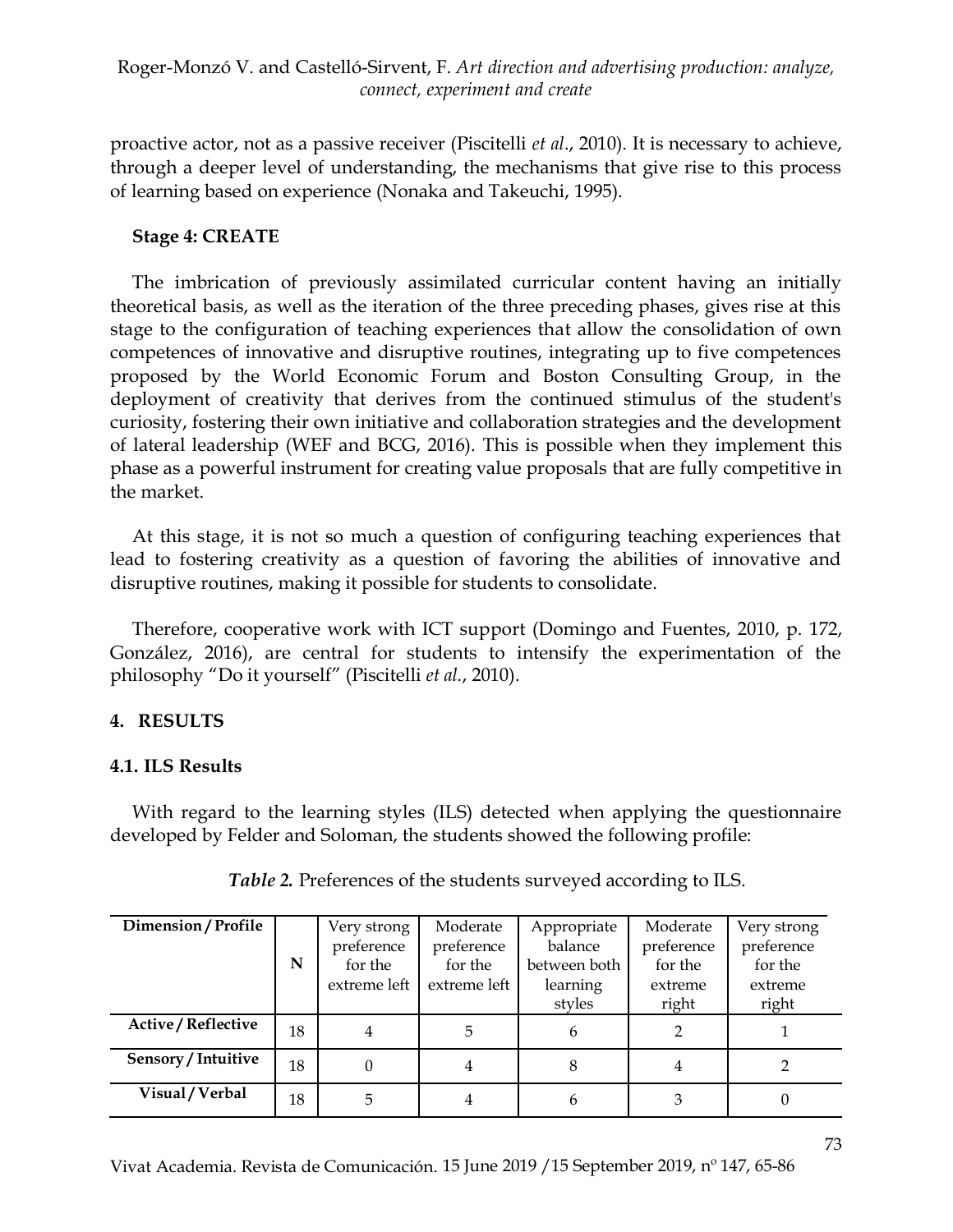| Sequential<br>$'$ oka<br><b>GIODAL</b><br>------- | $\Delta$<br>T |  |  |  |  |  |
|---------------------------------------------------|---------------|--|--|--|--|--|
|---------------------------------------------------|---------------|--|--|--|--|--|

**Source:** own elaboration.

Table 2 includes the count of preferences shown by the students (N=18) after the participant test was carried out in the experience, following the questionnaire proposed by Felder and Soloman (1991).

There is a marked predominance towards active, visual and sequential profiles, with the students being mostly balanced with respect to the binomial represented by the sensory-intuitive profile.



*Graph 2.* Preferences of the surveyed students according to ILS. **Source:** own elaboration.

The different quadrants collect the sum of students whose preferences revealed by the learning styles showed an appropriate balance for any of the dimensions with a score ranging from 1-3 to 3-1, while the moderate preferences placed the count of their ratings in the corresponding interval of 5-7, and the cases recorded with very strong preferences at one extreme were placed at the count of 9-11.

In view of the existing diversity in the classroom, the professors responsible for the experience carried out the adaptation of the teaching actions, in order to link and facilitate the follow-up on the part of all the students, having special interest in linking along all the development of the experience with extreme profiles, that is, with very strong preferences in the opposite extremes to the design of the experience. Knowing the learning styles of students facilitates that the professor can articulate the different styles of teaching available.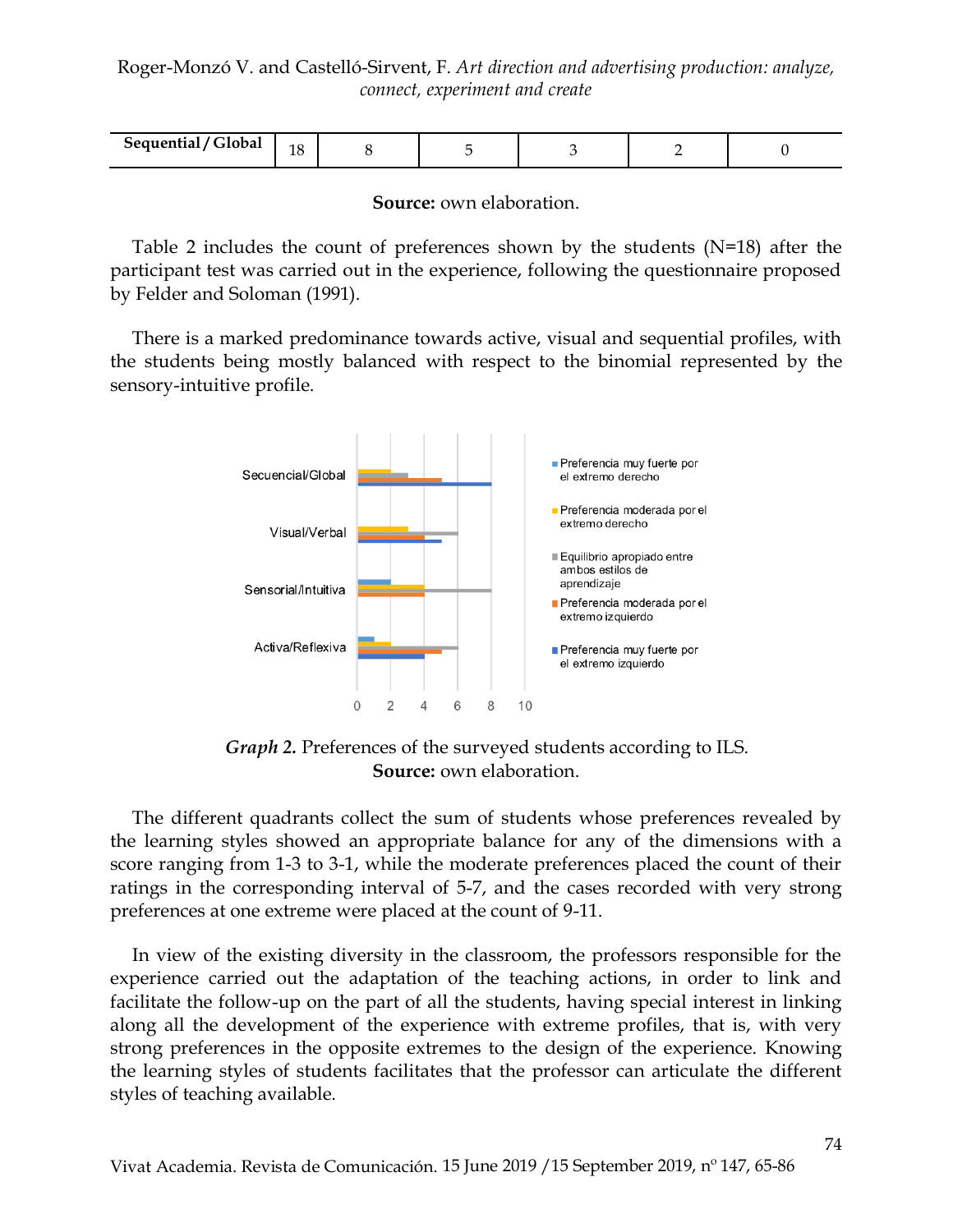The experience was designed based on the majority positions shown in the classroom, being predominant in the field of **active**, **intuitive**, **visual** and **sequential** learning profiles. For this reason, those students in moderate and extreme preferences for their antagonistic styles (**reflective: 3, sensory: 4, verbal: 3, global: 2**) should be involved progressively, designing partial actions whose objective was to have their involvement.

#### **4.2. Integrative teaching actions**

It was decided to attend to students with polarization or extreme preferences because they may have learning difficulties if there are no teaching activities oriented to their extreme (Ramírez and Rosas, 2014).

It is important to emphasize the relevance of an effective involvement and active participation on the part of all participants in the experience, especially when the FSLSM model suggests that extreme profiles can not only disconnect their attention, but also make them have greater difficulties in achieving the objectives of learning raised by a teaching experience.

In this case, being a class with a very small number of students, the percentage weight of students who were in extreme positions was not insignificant but could determine the overall success of the teaching experience. In particular, the percentage of students that had to be integrated ranged from 11% to 22% (reflective: 16.67%, sensory: 22.22%, verbal: 16.67%, overall: 11.11%).

These partial actions of the teaching experience were designed in the implication of learning resources with a **reflective, sensory, verbal** and **global** preference. The specific actions designed for this purpose were also based on the ACEC Model.

# **4.2.1. Teaching actions based on the ACEC Model**

The teaching actions developed to integrate the majority preferences of the cognitive profile of **active**, **intuitive**, **visual** and **sequential** students in the framework of the ACEC Model began with the creation of work teams to implement an advertising campaign. The groups were maintained throughout the course.

The actions in each of the ACEC stages were the following:

# **Analyze**:

At this stage, the designed actions have the purpose of making the student develop prospective skills aimed at structuring further proactive initiatives in their area of knowledge.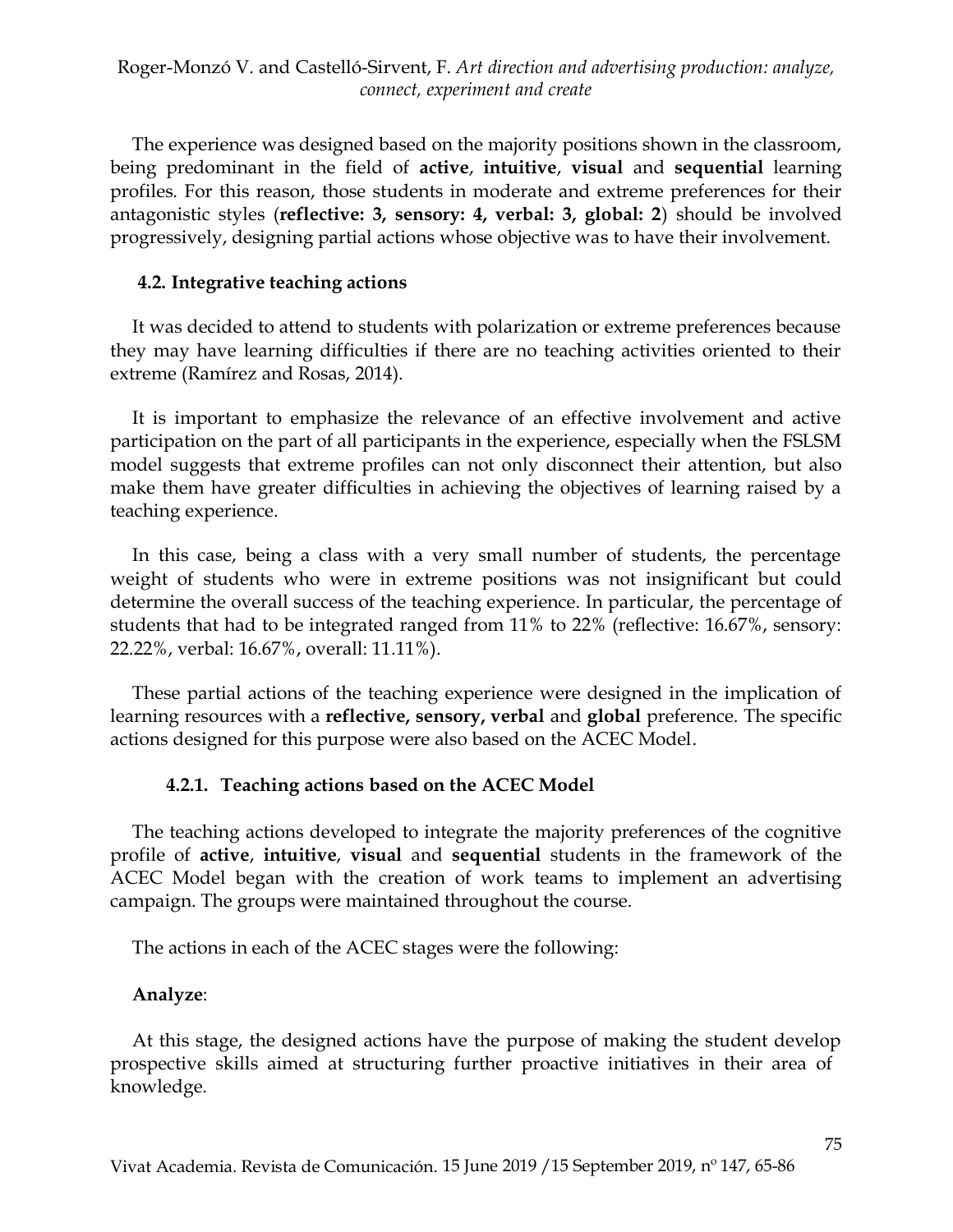As a starting point, each team analyzed a briefing of a real brand to subsequently develop the respective counterbriefing, in order to identify the objectives, audience and communication strategy of the campaign. (Campillo, 2012, p. 209).

# **Connect:**

The teaching experiences carried out in this stage should encourage reflection and critical thinking in the students, so that they should be able to identify the present and anticipate the future of their sector.

- From the previous work, each group made a visual presentation in which, from the information deduced in the previous step, the concept and the axis of the campaign was explained.
- Subsequently, each campaign was subjected to debate by all students in order to achieve the best options (Castelló-Sirvent and Roger-Monzó, 2017).

## **Experience:**

At this stage, the students were able to learn and examine new methodologies and cutting-edge tools in their professional sector. Not in vain, it is essential that professional experience should penetrate the classroom, since it is the best way to make students feel the essence of their future work environment (Jiménez-Narros, 2012, p. 1254) and the teaching methodology *learning by doing* centered on the active participation of the student is an optimal option.

On the other hand, all these actions were designed for students to develop them collaboratively, since this type of learning provides greater academic performance (Goikoetxea and Pascual, 2005). In this sense, the use of virtual environments such as Moodle makes the cooperative work of students possible (Gómez-Camarero *et al.*, 2010).

- Preparation of a spot:
	- o Since one of the aspects to be developed in the campaign was the production of a spot, the preproduction part involved the development of a storyboard or graphic script to express the speech visually and estimate its future realization, taking into account the precepts marked by the concept and axis of the campaign. For this, the students could experiment with tools to make storyboards (StoryboardThat) and decide the best alternative for each sequence.
	- $\circ$  Then, and in order to make the filming of the spot in a single day, minimizing the unexpected, each team made a breakdown of the script to know the needs in the recording of the spot. In this part of the work, the students were able to verify the importance of classifying and having all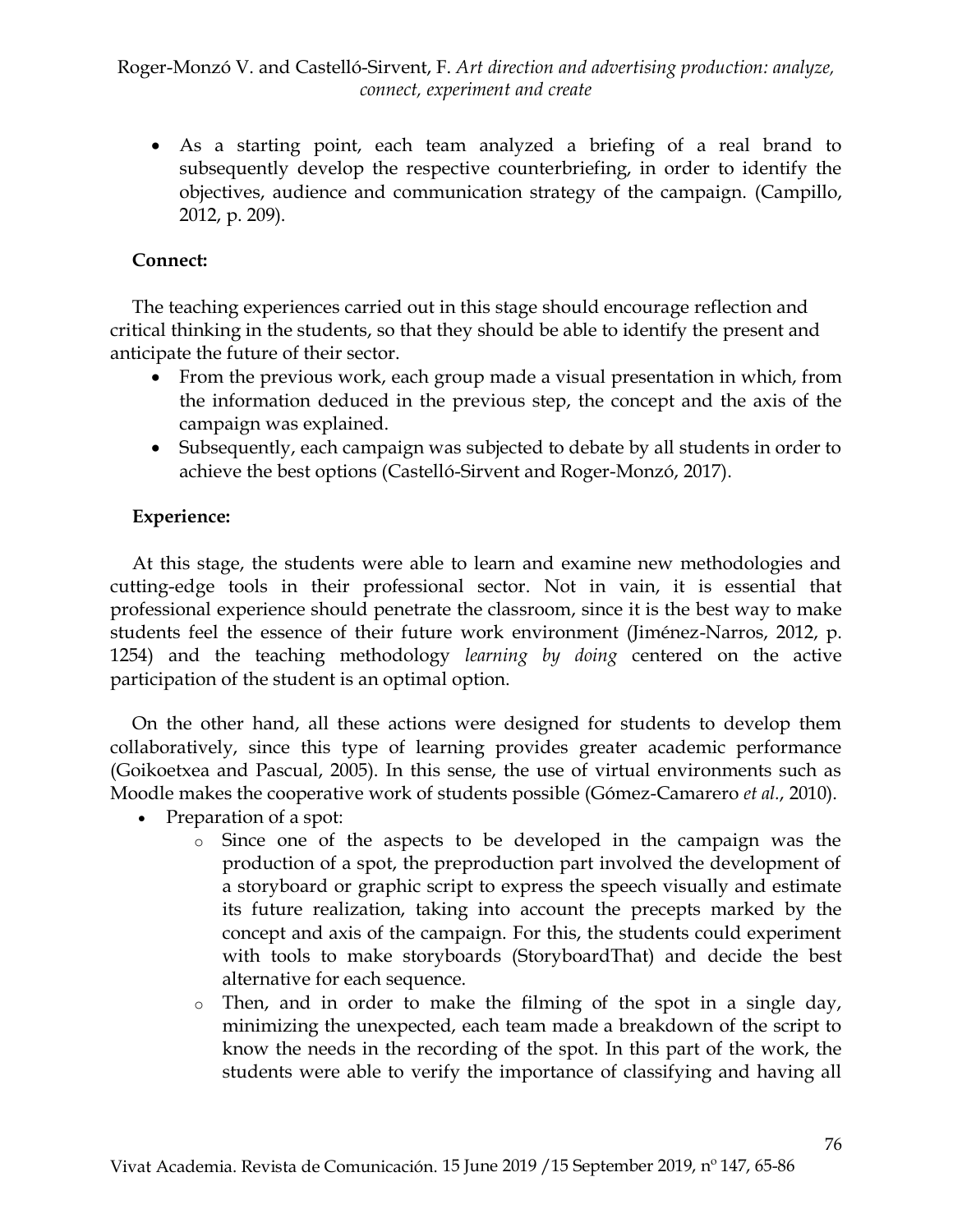the technical and human resources, as well as with the props elements needed during filming.

- o Subsequently, each group conducted an investigation of the locations in which they recorded. For this, they had to develop the respective camera plants that would help to clearly determine the position of the elements of the set, actors, camera and other shooting accessories. Once the needs of the location were defined, the students had to find the most suitable scenarios for their needs and ask for the respective filming permits, if required.
- o Preparation of the filming plan based on the needs detected in the script breakdown and in the study of the locations, estimating the time required for the preparation of each of the sequences and their subsequent filming.
- o Editing tests in the computer room with a non-linear editing system (Adobe Premiere) to experiment with the assembly options with which to count in the final edition of the spot.
- Preparation of two radio spots: it has been considered essential to integrate this action in the advertising campaign to bring the radio industry closer to the students and provide them with "a real and critical view of the situation of advertising in the radio media with the intention of developing their critical, reflexive and constructive aptitudes around the situation of the radio advertising industry" (Rodero *et al.*, 2011). At this stage, this process has been carried out in the following way:
	- o Elaboration of the technical script based on the concept and axis of the campaign stipulated above.
	- o Search for sound effects and music in online sound banks to choose the most appropriate resources for their speech.
	- o Perform recording tests to determine the most appropriate tone and voice.
- Creation of three graphs for the press:
	- o The groups worked in the classroom in a collaborative way to determine the design of the creations according to the overall set of the campaign.
- Development of a social network strategy according to the global context of the campaign. This action has been included as part of the campaign because the students of this degree must "know the social networks as new advertising support and internet as one of the fundamental means of communication in the creation of strategies and, therefore, their use goes beyond the knowledge that students of other degrees should have" (Torres-Romay and Corbacho-Valencia, 2011, p. 789).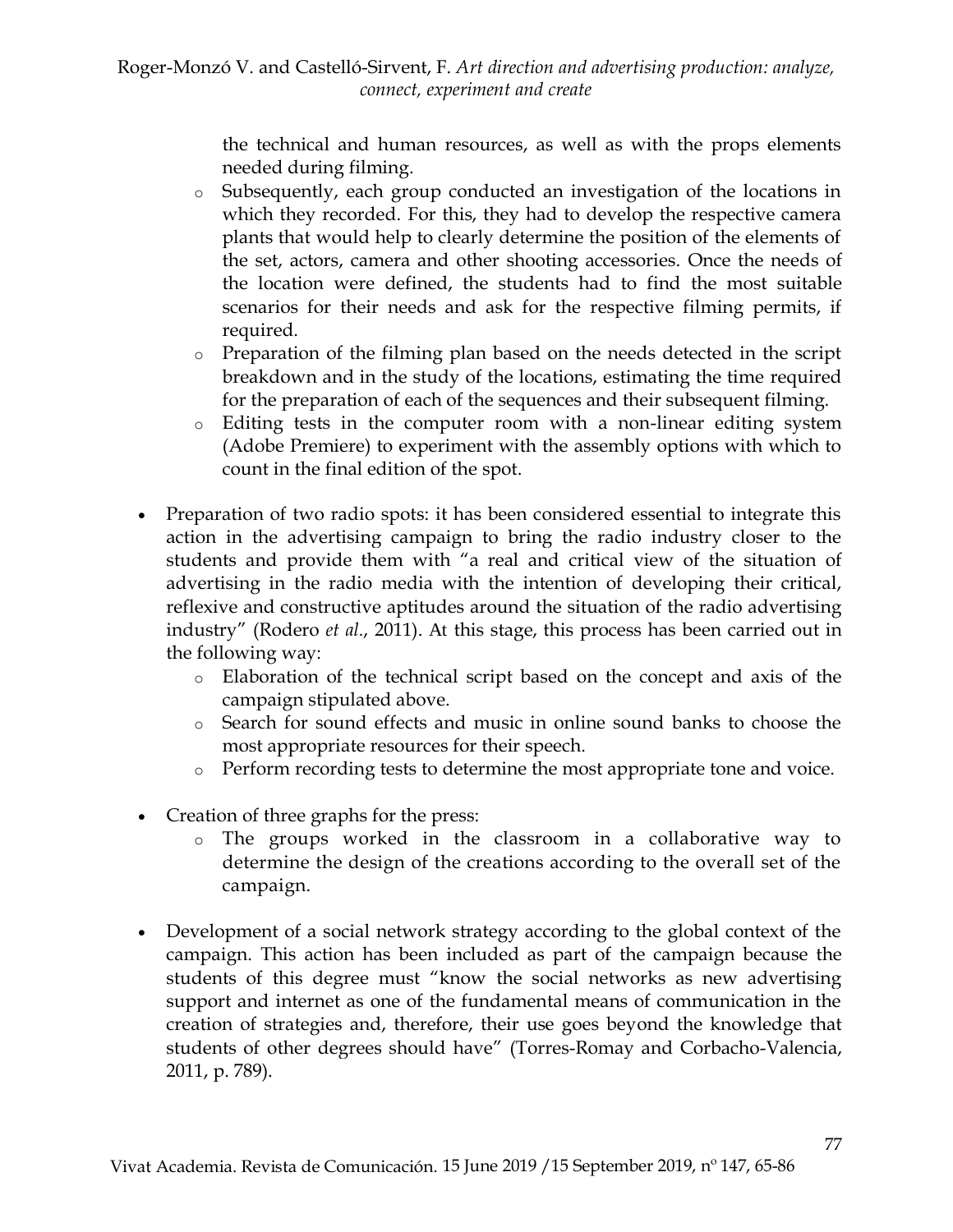o The analysis of social networks and web pages of the brand itself and the competition was done through free tools to know their online positioning and choose the most appropriate social media actions.

# **Create**:

This stage is the most ambitious of the ACEC Model, since the previous teaching activities crystallize into proposals with great academic and professional value: academic, because the students consolidate the competences and skills developed in the preceding phases; professional, because totally competitive works are presented.

- Preparation of a spot:
	- o Filming of the spot in a day. The storyboard, script breakdown, filming plan and search for previous locations enabled this phase to be carried out in the shortest possible time, with the highest quality and professionalism, reducing unforeseen events.
	- o Viewing and editing the final spot in the computer room with a non-linear editing system. The storyboard and the tests with Premiere carried out previously allowed each of the groups to optimize the time they had for this activity and carry it out with professional quality results.
- Preparation of two radio spots:
	- o Voiceover and recording of the radio spots.
	- o Edition and sounding of the radio spots. As in the case of the spot, the search for sound resources and the previous sound tests helped to develop this action quickly. There were sound editing programs to develop these radio spots.
- Creation of three graphs for the press:
	- o In the computer room, and collaboratively, the students executed the previously designed graphs. For this, they had at their disposal the digital image retouching (Photoshop) and graphic design (Illustrator) software, whose use had been internalized in the previous course and during the same semester.
- Development of a social network strategy according to the global context of the campaign:
	- o Since they worked with real brands, it was not feasible to materialize the strategy in the online channel, so each group produced a dossier that reflected the social media actions that had been stipulated in the campaign. The previous analysis favored the proposal of a social network strategy feasible and coherent with the campaign.

The culminating moment of this experience was based on the exhibition of the global campaign with all the final pieces that had been elaborated and in a corporate presentation. This strategy of learning proper to the exercise of the advertising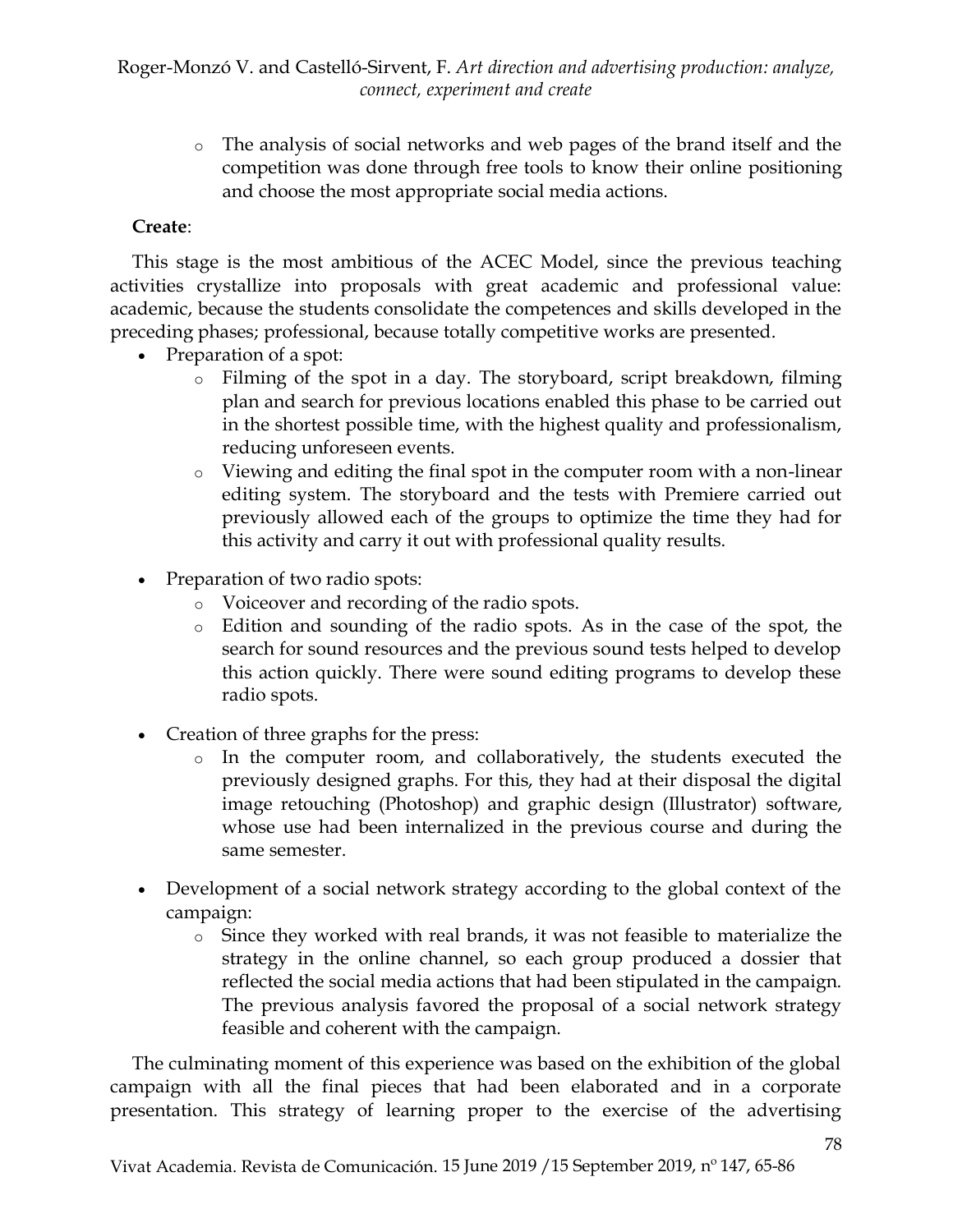profession (Jiménez-Marín *et al.*, 2012) allowed each working group to view all campaigns globally.

This way, the students could understand and compare the concepts and processes of art direction and advertising production and bring their work closer to the professional reality.

## **4.2.2. ACEC model for minority profiles**

As indicated above, partial actions of the teaching experience were also designed in order to involve the students with a **reflective, sensory, verbal** and **global** preference. The specific actions designed to respond to these cognitive profiles for this purpose were also designed under the prism of the ACEC Model.

## **Analyze:**

In order for the students to internalize the theoretical aspects of the axis and concept of a campaign, we used the viewing and analysis of fragments of advertising-themed documentaries and advertising campaigns carried out on different media. Subsequently, joint discussions and guided discussions were held so that, individually, the students could draw conclusions and establish connections among the different aspects of art direction and production of an advertising campaign.

#### **Connect:**

The students prepared individual essays of an optional nature to facilitate reflection on the essential factors of the advertising campaigns analyzed in class.

We analyzed technical scripts of spots to later propose different versions of scripts so that, after discussing it in a group, we could illuminate the final storyboard. The same procedures were followed in the elaboration of the scripts of the radio spots, the graphic design and the strategy proposal in social networks.

# **Experiment and create:**

At these stages, the teaching actions among the different cognitive profiles coincided with those described in the previous section, since they were designed from an integral perspective to offer global, although not superficial coverage.

#### **4.3. Results of the teaching experience satisfaction questionnaire**

The students showed higher scores in attention to issues related to the quality perceived by the practices offered by the teaching experience (4.39), followed by the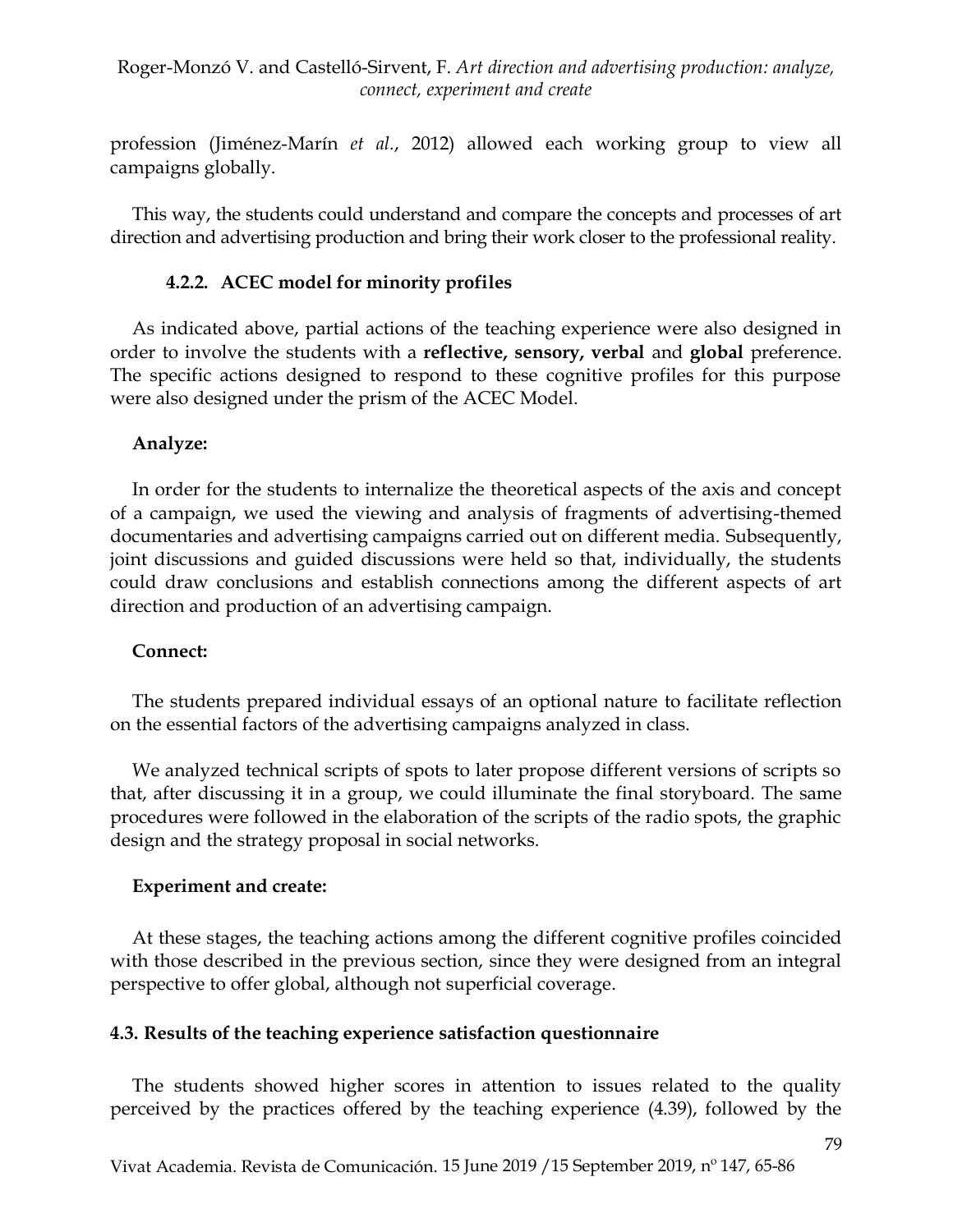possibility of learning new contents (4.17) and the intellectual stimulation represented by the experience (4.11) and its desired duration (4.06), all of them with relatively low dispersion levels (standard deviation ranging from 0.61 to 0.92).

Even with average ratings above 3.5, the least high ratings in revelation of preferences by the students were: the ability to understand the curriculum of subjects (3.5), the recommendation of the experience (3, 56) and the desire to carry out more associated teaching experiences (3.61).

With regard to the last issue, the registered dispersion becomes maximum (standard deviation of 1.04), together with the question related to the professor's integration in the teaching experience (standard deviation of 1.20), a fact that indicates a strong polarization within the classroom, giving rise to minimum ratings (1 out of 5) of a student for this last question, which causes an important bias in the range of preferences revealed by the students.

| Ítem                                                    | Prom. | Desv. | Min.           | Max. |
|---------------------------------------------------------|-------|-------|----------------|------|
|                                                         |       | Typ.  |                |      |
| I was interested in the teaching experience             | 3,94  | 0,80  | 3              | 5    |
| My interest in educational innovation projects          |       |       |                |      |
| has increased after the teaching experience             | 3,89  | 0,83  | 3              | 5    |
| The structure of the teaching experience                |       |       |                |      |
| seemed right to me                                      | 3,67  | 0,97  | $\overline{2}$ | 5    |
| The quality of the practices acquired through           |       |       |                |      |
| the teaching experience                                 | 4,39  | 0,61  | 3              | 5    |
| They could have done a longer teaching                  |       |       |                |      |
| experience                                              | 4,06  | 0,80  | 3              | 5    |
| The responsible teacher has correctly integrated        |       |       |                |      |
| us into the dynamics of the teaching experience         | 3,83  | 1,20  | $\mathbf{1}$   | 5    |
| The teaching experience has seemed                      |       |       |                |      |
| intellectually stimulating                              | 4,11  | 0,83  | 3              | 5    |
| The methodology of the teaching experience              |       |       |                |      |
| has allowed me to <b>learn contents</b> that I consider |       |       |                |      |
| valuable and that otherwise would not have              |       |       |                |      |
| come to understand                                      | 4,17  | 0,92  | 3              | 5    |
| My interest in the subject studied in the subject       |       |       |                |      |
| has increased as a result of the participation in       |       |       |                |      |
| the teaching experience                                 | 3,78  | 1,00  | 2              | 5    |
| I have <b>understood better</b> the theory of           |       |       |                |      |
| communication studied in the syllabus thanks            |       |       |                |      |
| to the teaching experience                              | 3,50  | 0,86  | 2              | 5    |
| Overall, I have improved the collaboration              | 3,89  | 0,90  | 3              | 5    |

#### *Table 3.* Results of the project satisfaction questionnaire.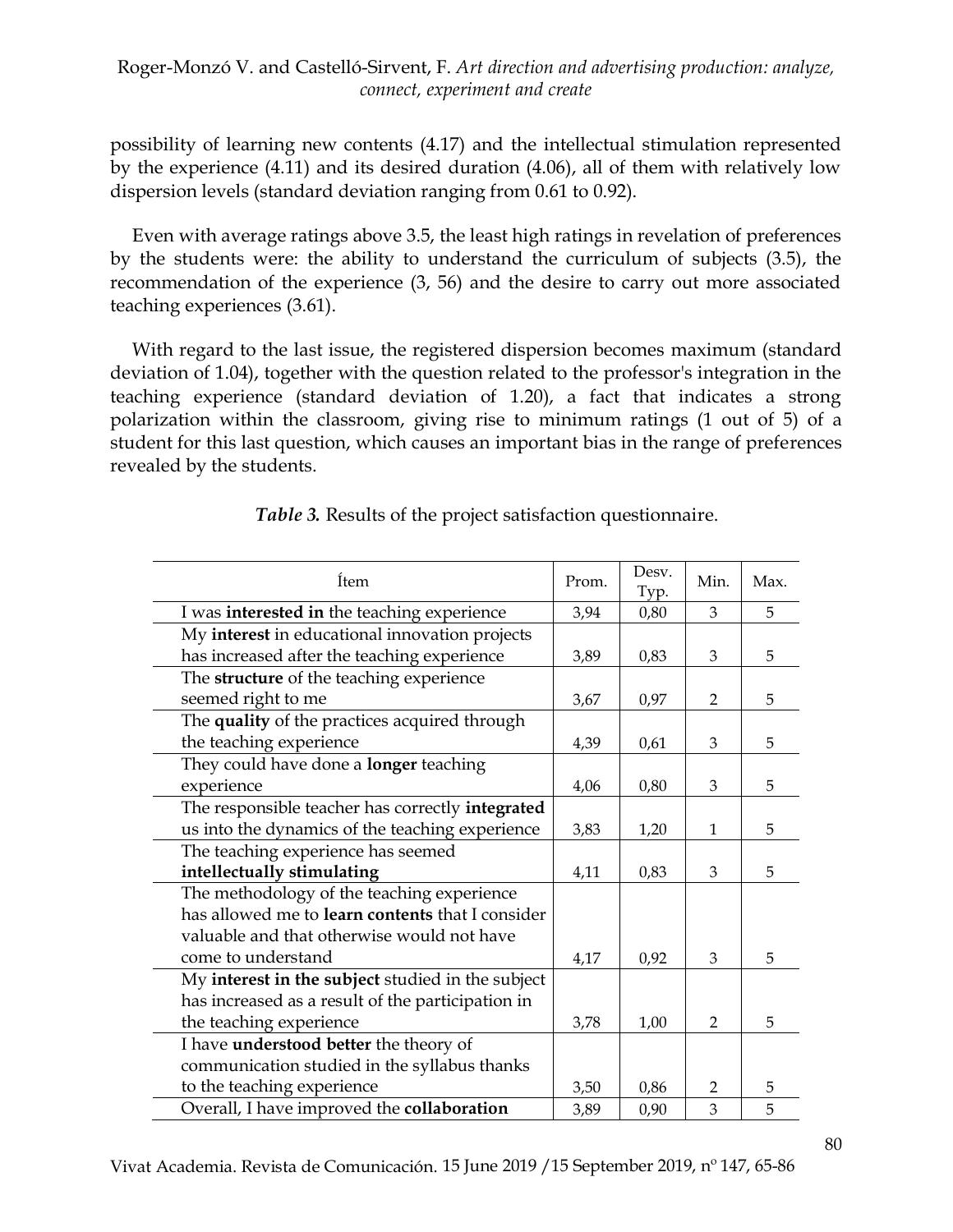| with other colleagues and with the teacher           |      |      |               |   |
|------------------------------------------------------|------|------|---------------|---|
| through the teaching experience                      |      |      |               |   |
| I have improved my professional skills               |      |      |               |   |
| throughout the teaching experience                   | 3,94 | 0.94 | 3             | 5 |
| I would recommend a teaching experience of           |      |      |               |   |
| these characteristics to my classmates               | 3,56 | 0,86 | $\mathcal{P}$ | 5 |
| Overall, I am pleased to have done this              |      |      |               |   |
| teaching experience                                  | 3,72 | 0.96 | $\mathcal{P}$ | 5 |
| I would like to see more <b>teaching</b> experiences |      |      |               |   |
| in other subjects                                    | 3,61 | 1,04 | $\mathcal{D}$ | 5 |
| Attend a new teaching experience to be held at       |      |      |               |   |
| the university                                       | 3.72 | 1.02 | $\mathcal{D}$ |   |

**Source:** own elaboration.

#### **5. DISCUSSION**

After developing this paper, it is verified that it is necessary to adjust the teaching actions with respect to the learning styles. On the one hand, the project has been highly valued by the participating students, who have increased their levels of participation and commitment throughout the course. For this reason, the design of teaching experiences based on the FSLSM can achieve a greater and better connection of the students with their own curriculum, since it offers them the possibility of being at the center of their learning, since they aspire to adapt to their academic preferences.

On the other hand, the design of teaching activities based on the ACEC Model favors the acquisition of skills related to the professional development of their sector. On the other hand, current and previous experiences (Castelló-Sirvent and Roger-Monzó, 2017, Castelló-Sirvent and Roger-Monzó, 2018b) show that there is an adequate adjustment between the learning styles FSLSM and ACEC, while integrative model.

However, a limitation to take into account in this paper is the size of the sample that, although it includes the population universe, statistically suggests prudence in the generalization of the quantitative results we obtained. Future research is suggested that addresses quantitative analysis with a larger sample size that allows a contrast from clusters based on sociodemographic characterization.

#### **6. REFERENCES**

Alonso, C., Gallego D. y Honey, P. (1994). *Los Estilos de Aprendizaje: Procedimientos de diagnóstico y mejora*. Bilbao: Ediciones Mensajero.

Botella Nicolás, A. Mª. y Adell Valero J. R. (2018). La integración de las artes a través de una propuesta didáctica en educación secundaria obligatoria: música, plástica y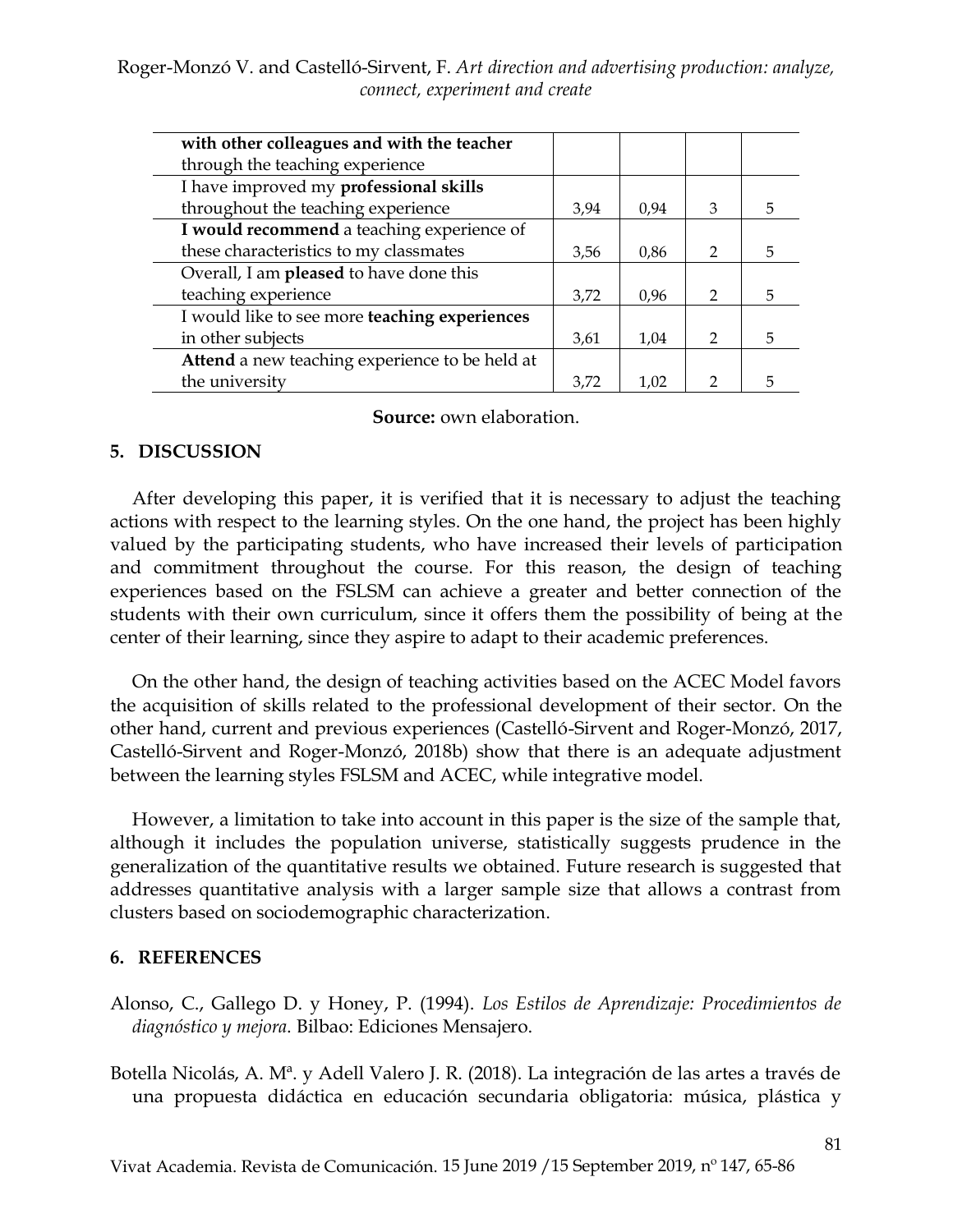expresión corporal. *Vivat Academia. Revista de Comunicación*, 142, 109-123. doi: <http://doi.org/10.15178/va.2018.142.109-123>

- Campillo Alhama, C. (2012). Aproximación al proceso didáctico de la Estrategia Publicitaria y de las Relaciones Públicas en el Espacio Europeo de Educación Superior. *Estudios sobre el Mensaje Periodístico*, *vol. 18*, nº especial octubre, 203-212. doi: [http://dx.doi.org/10.5209/rev\\_ESMP.2012.v18.40926](http://dx.doi.org/10.5209/rev_ESMP.2012.v18.40926)
- Castelló-Sirvent, F., y Roger-Monzó, V. (2018a). ACEC: analizando, conectando, experimentando y creando políticas públicas. En *XXXII Congreso Anual AEDEM.* Gandia, 6-8 de junio.
- Castelló-Sirvent, F., y Roger-Monzó, V. (2018b). El papel del alumnado en la propuesta y diseño de acciones docentes. *@tic Revista d'Innovació Educativa,* 20, 1-15.
- Castelló-Sirvent, F., y Roger-Monzó, V. (2017). Construyendo argumentos: una experiencia innovadora para formar en competencias. En *I Congreso Internacional de Formación del Profesorado e Innovación-Edutendencias.* Madrid, 15-18 de noviembre.
- Castillo, I., y Marín, C. (2009). Hacia una visión holística de la educación universitaria: el amor y el caos un proceso creativo para el aprendizaje. *Revista Electrónic@Educare, 13*(1), 135-143.
- Domingo, M., y Fuentes, M. (2010). "Innovación educativa: experimentar con las TIC y reflexionar sobre su uso" en Píxel-Bit. Revista de Medios y Educación, 36, 171-180.
- Felder R. M., y Silverman, L. (1988, 2002). Learning and teaching styles in engineering education. *Engineering Education*, *78* (7), 674-681.
- Felder, R. M., y Solomon, B. A. (1991). "Index of learning styles". Retrieved from [www.ncsu.edu/effective\\_teaching/ILSdir/ILS-a.htm.](http://www.ncsu.edu/effective_teaching/ILSdir/ILS-a.htm)
- Fu, G. S. y Li, Y. F. (2014). Group differences: E-learning anxiety and sense of spatial orientation - Groups divided by Felder-Silverman Learning Style. *Proceedings - 2014 International Conference of Educational Innovation Through Technology, EITT 2014*,. 176- 183. doi:<https://doi.org/10.1109/EITT.2014.36>
- Goikoetxea, E., y Pascual, G. (2005). Aprendizaje Cooperativo: Bases teóricas y hallazgos empíricos que explican su eficacia. *Educación XX1,* 5, 227-247. doi: <https://doi.org/10.5944/educxx1.5.1.392>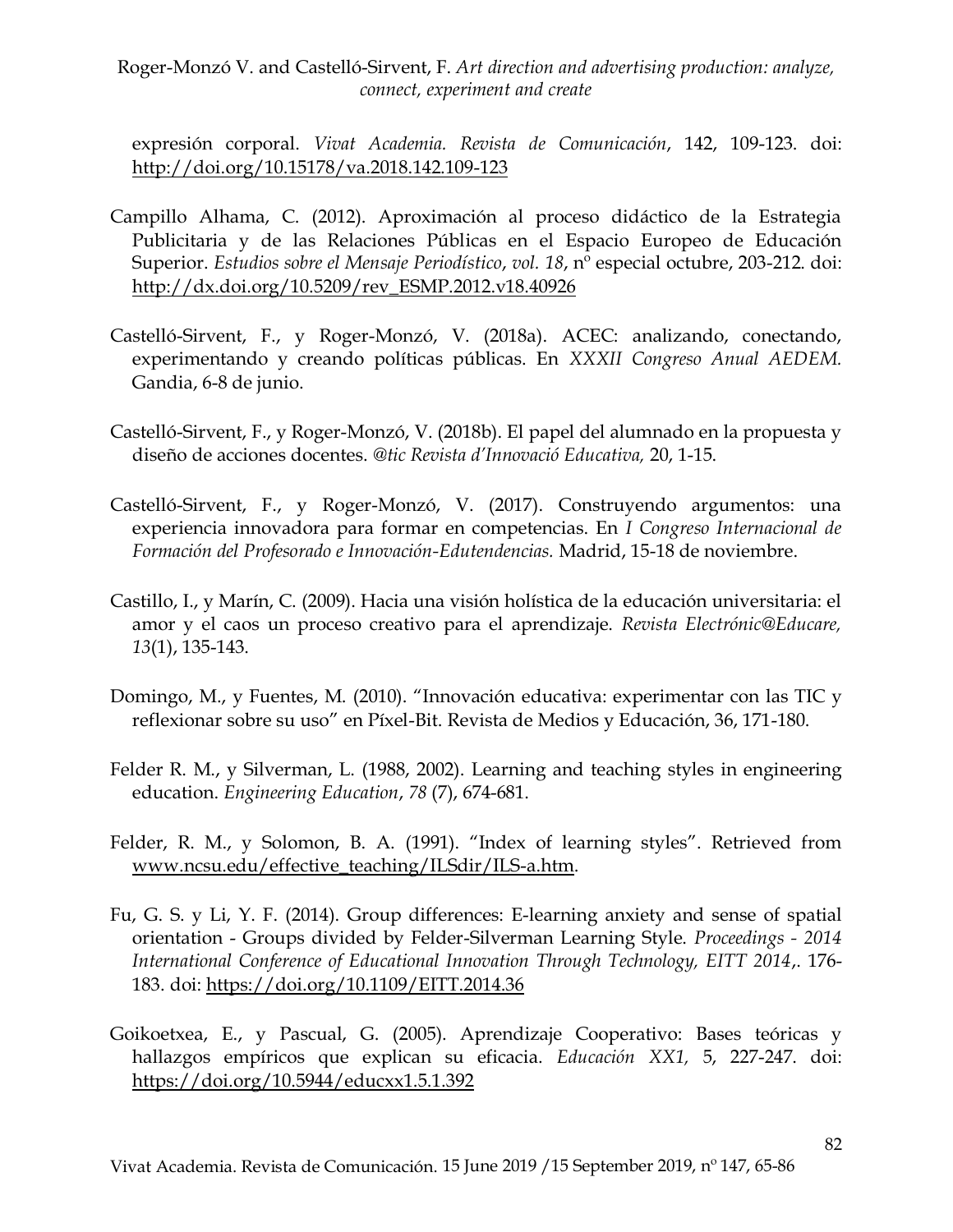- Gómez-Camarero, C., Palomares-Perraut, R., y Pino-Díaz, J. (2010). La utilización de herramientas colaborativas 2.0 en el ámbito de la documentación publicitaria. *DIM: Didáctica, innovación y multimedia, 6(*18).
- González, M. (2016). "Formación docente en competencias tic para la mediación de aprendizajes en el proyecto canaima educativo//Teacher training in ICT skills in the mediation of learning in the Canaima Educational Project" en Telos, *18*(3), 492-507. Recuperado de <http://publicaciones.urbe.edu/index.php/telos/article/view/4691/5667>

Honey, P., y Munford, A. (1986). *Using your learning styles*. Maidenhead: Peter Honey.

- Jiménez-Marín, G., Elías-Zambrano, R., y Silva-Robles, C. (2012). Creatividad publicitaria y audiovisual a través de la web: proyectos de formación aplicada en el seno de la universidad. *Estudios sobre el mensaje periodístico, vol. 18*, nº. especial noviembre, 551-558. doi: [http://dx.doi.org/10.5209/rev\\_ESMP.2012.v18.40934](http://dx.doi.org/10.5209/rev_ESMP.2012.v18.40934)
- Jiménez-Narros, C. (2012). Actividades formativas de diseño gráfico orientadas a la adquisición de competencias profesionales: las terceras jornadas de periodismo audiovisual. *Vivat Academia. Revista de Comunicación,* 117E, 1252-1258. doi: <http://dx.doi.org/10.15178/va.2011.117E.1252-1258>
- Jingyun, W., y Takahiko, M. (2015). The Reliability and Validity of Felder Silverman Index of Learning Styles in Mandarin Version. *Information Engineering Express*, *1*(3), 1- 8.
- Joseph L., y Abraham, S. (2017). Instructional design for learning path identification in an e-learning environment using Felder-Silverman Learning Styles Model. *International Conference on Networks & Advances in Computational Technologies (NetACT)*, *IEEE,* pp. 215-220. doi:<https://doi.org/10.1109/NETACT.2017.8076769>
- Martín, A., León, C., y García, A. (2014). Innovación docente para la integración de autoformación y autoevaluación en la plataforma web. *Píxel-Bit. Revista de Medios y Educación,* 44, 201-214. doi:<http://dx.doi.org/10.12795/pixelbit.2014.i44.14>
- Martínez de Miguel, S. (2007). Una experiencia de innovación del portafolio del alumno en la diplomatura de educación social, desde el marco de la educación superior en Europa. *Educatio Siglo XXI*, 25, 125-144.
- Ministerio de Educación, Cultura y Deportes (2003). La integración del Sistema Universitario Español en el Espacio Europeo de Enseñanza Superior. Documento Marco. Madrid: MECD.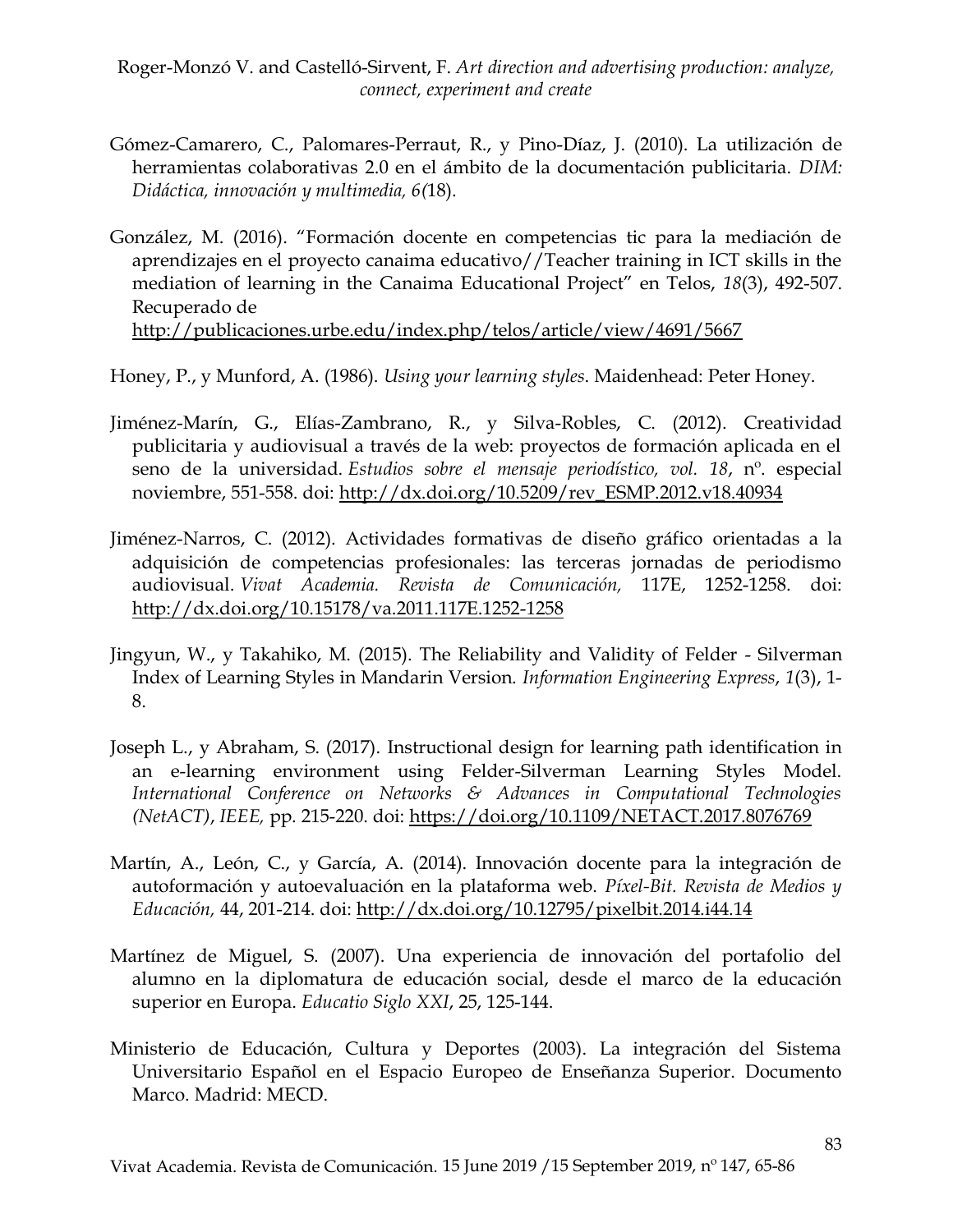- Muruganandam S., y Srinivasan, N. (2016). Appraisal of Felder Silverman Learning Style Model with Discrete Data Sets. *Indian Journal of Science and Technology*, *vol. 9.* doi: <http://dx.doi.org/10.17485/ijst/2016/v9i10/88992>
- Nonaka, I., y Takeuchi, H. (1995). The knowledge-creating company: How Japanese companies create the dynamics of innovation. Oxford University Press.
- Peña, C. I., Marzo, J. L., De la Rosa, J. L., y Fabregat, R. (2002). Un sistema de tutoría inteligente adaptativo considerando estilos de aprendizaje. *Revista UIS Ingenierías, 1(*2), 17-29.
- Piscitelli, A., Adaime, I., y Binder, I. (2010). El proyecto Facebook y la posuniversidad. Madrid: Ariel.
- Qodad, A., Tetouan, E., Yadari, M. E. L., y Kenz, A. El. (2016). An Adaptive Learning System based on a Job Model, the Differentiated Instruction and Felder and Silverman's Learning Styles Model. *Information Science and Technology (CiSt), 4th IEEE International Colloquium*, 506-510. doi:<http://dx.doi.org/10.1109/CIST.2016.7805100>
- Ramírez León, Y. del V., y Rosas Espín, D. (2014). Aplicación de la teoría de estilos de aprendizaje al diseño de contenidos didácticos en entornos virtuales. Etic@net, *2*(14), 8.
- Rodero, E., Larrea, O., y Vázquez, M. (2011). Integrando la formación de publicidad en radio en el contexto profesional. *Vivat Academia. Revista de Comunicación,* 117E, 1498- 1516. doi:<http://dx.doi.org/10.15178/va.2011.117E.1498-1516>
- Roger-Monzó, V., Guijarro-García, M., y Martí-Sánchez, M. (2015). "Digital Signage: An Experience of Innovation in Higher Education" en Multidisciplinary Journal for Education, Social and Technological Sciences, *2*(2), pp. 1-13. doi: <http://dx.doi.org/10.4995/muse.2015.3769>
- Roger-Monzó, V., y Castelló-Sirvent, F. (2018). Digital Transformation and Design of Teaching Activities for Cometency-based learning in superior grade formative courses. En *INTED 2018 12th annual International Technology, Education and Development Conference*. Valencia, 5-7 de marzo.
- Torres-Romay, E., y Corbacho-Valencia, J.M. (2011). Redes sociales y docencia en los estudios de publicidad. *Vivat Academia. Revista de Comunicación,* 119, 71-82. doi: <http://dx.doi.org/10.15178/va.2012.119.71-82>